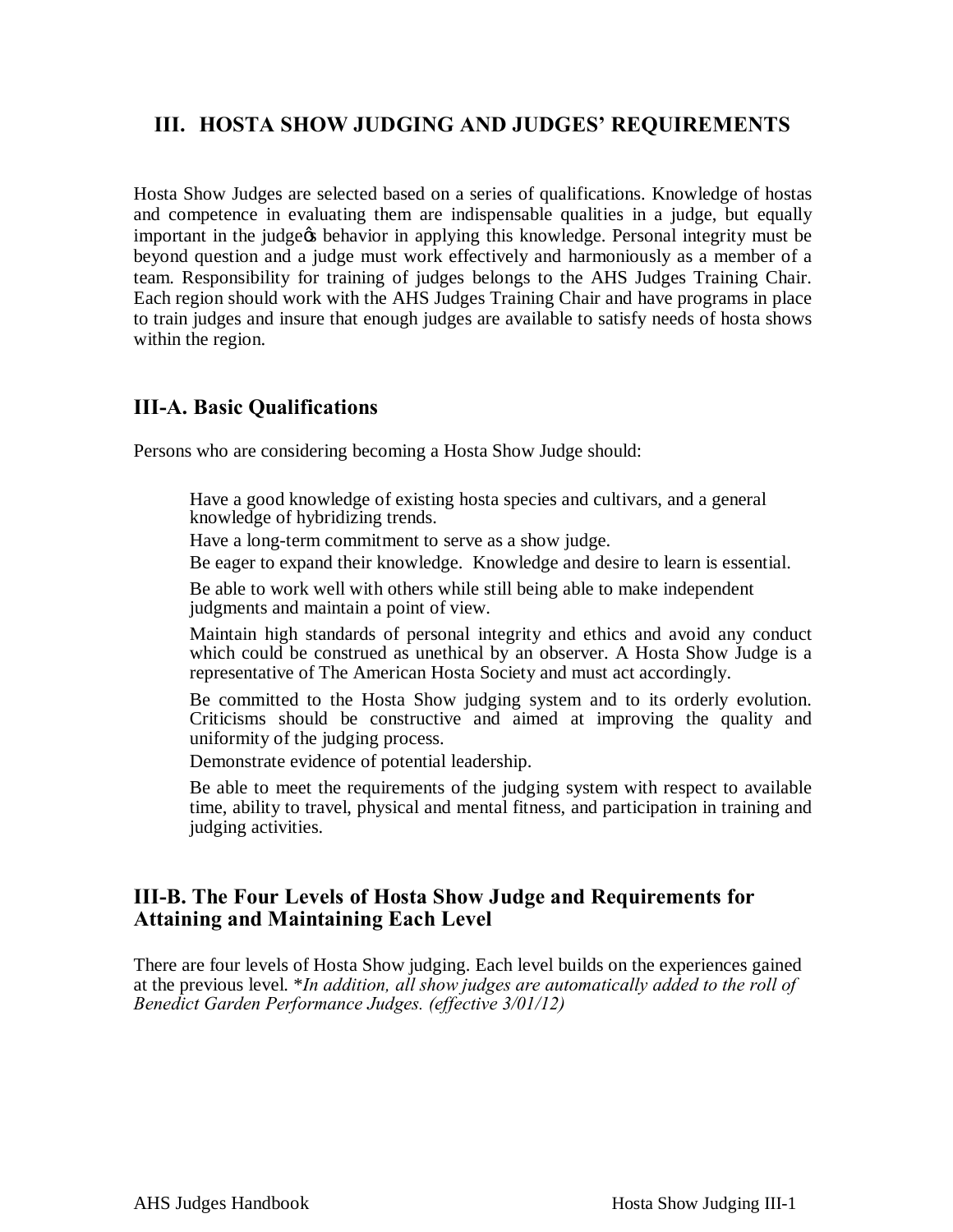#### **III-B-1. Provisional Judge**

The Provisional Judge is the first level of Judging and is considered a temporary position. A Provisional Judge must advance to the next level (Senior) within four years in order to remain an AHS Exhibition Judge. A Provisional Judge is authorized to judge only Division I - Horticulture.

To become a Provisional Judge, a candidate must:

- ï Be a member of AHS in good standing for at least 2 consecutive calendar years and maintain active membership.
- ï Possess the current edition of The AHS Handbook.
- ï Be willing to serve on judging panels at accredited shows.
- ï Exhibit in two shows and work in clerking or placement in two shows during the past four years.
- ï Complete Judging Clinic I
- ï Submit evidence of completion of the above requirements to the AHS Judges Training Chair or Vice President  $\acute{o}$  Judging and Exhibitions.

Provisional Judges are expected to make a good faith effort to complete requirements for becoming a Senior Judge within four years of appointment to Provisional Judge.

#### **III-B-2. Senior Judge**

The Senior Judge is the first permanent level of judging. A Senior Judge may stay at this level indefinitely provided the minimum requirements for maintaining this level are met. A Senior Judge may judge any division and section in an accredited AHS show except Division VI ó Artistic Design.

To become a Senior Judge, a Provisional Judge must:

- ï Be a member of AHS in good standing.
- ï Be a Provisional Judge for a minimum of two years.
- ï Judge twice at accredited AHS shows within four years of being appointed a Provisional Judge. Serving as Chair of an accredited show or being Classification Chair or Judges Chair may be counted as one judging credit.
- ï Exhibit in two shows within the four-year period.
- ï Complete Clinic II within the four-year period.
- ï Submit evidence of completion of the above requirements to the AHS Judges Training Chair or Vice President 6 Judging and Exhibitions.

If a Provisional Judge feels there are not sufficient opportunities within his/her Region to meet these requirements for becoming a Senior Judge in the maximum four year time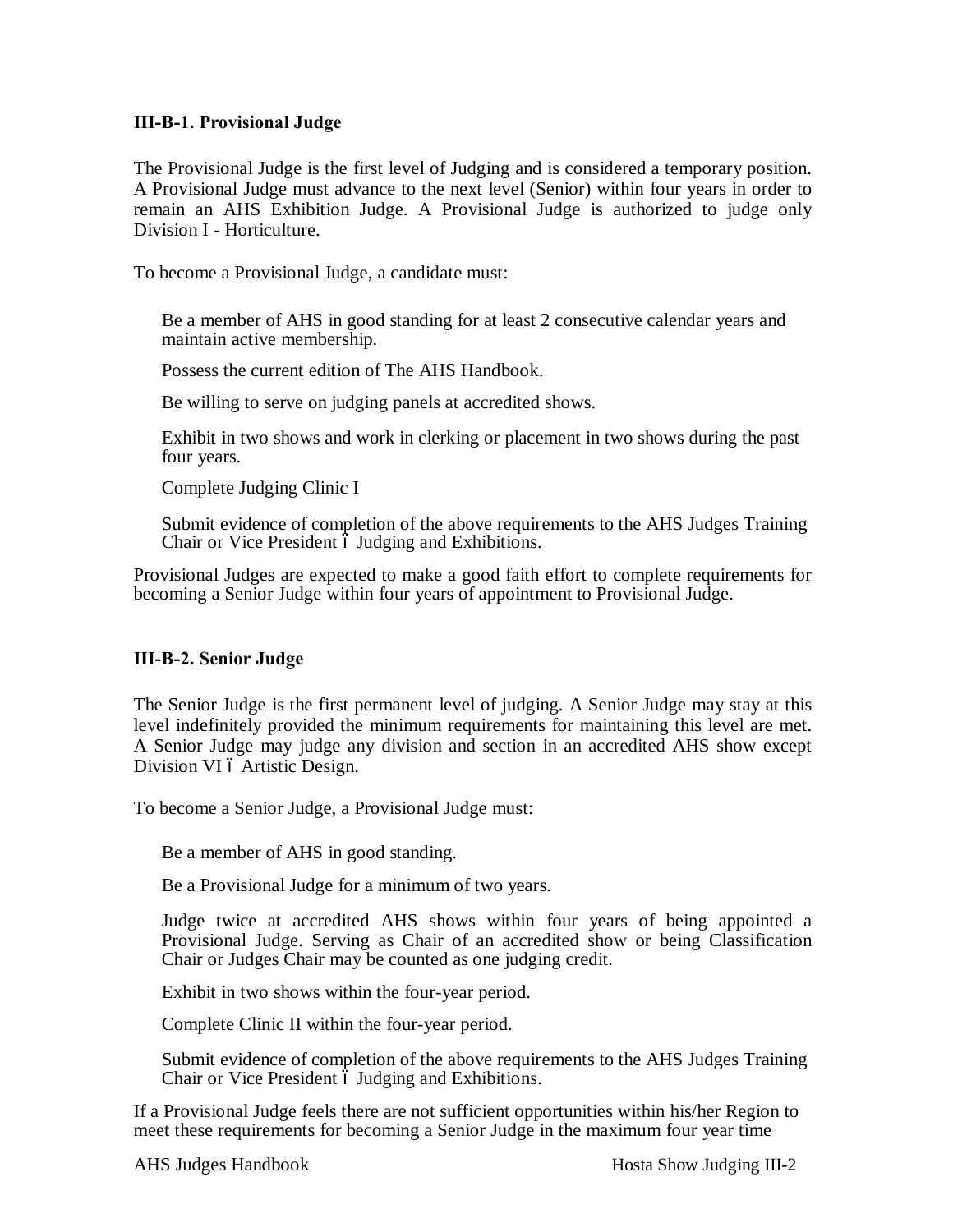period, he/she may request time extensions in writing to the AHS Judges Training Chair or Vice President 6 Judging and Exhibitions.

To maintain the Senior status, a Senior Judge must:

- ï Be a member in good standing in AHS.
- ï Judge a minimum of two accredited AHS shows every four years. Serving as Chair of an accredited show or being Classification Chair or Judges Chair may be counted as one judging credit.
- ï Exhibit in two accredited shows within the four-year period.
- ï Attend Clinics I, II or III, at least once, within the four-year period.
- ï Submit evidence of completion of the above requirements to the AHS Judges Training Chair or Vice President 6 Judging and Exhibitions once every four years. In case of insufficient opportunity within his/her Region to meet these requirements, a Senior Judge may request a waiver of any portion of the requirements needed to maintain status in writing to the AHS Judges Training Chair or Vice President 6 Judging and Exhibitions.

#### **III-B-3. Master Judge**

Master Judge is the highest level of attainment for AHS judges. A Master Judge may judge any division and section in an accredited AHS show except Division VI 6 Artistic Design. A Master Judge will lead all panels of judges at accredited AHS shows (unless this requirement is waived by the AHS Show Chair for lack of available Master Judges only). Master Judges may conduct any of the Judging Clinics with approval of the AHS Judges Training Chair.

To become a Master Judge, a Senior Judge must:

- ï Be a member of AHS in good standing.
- ï Be willing to conduct clinics.
- ï Serve as a senior judge for a minimum of three years.
- ï Judge two AHS accredited shows within a four-year time period.
- ï Serve as Show Chair, Classification Chair, or Judges Chair within the four year period
- ï Exhibit in two accredited shows within the four-year period.
- ï Attend Clinics I, II or III at least once within the four-year period.
- ï Submit evidence of completion of the above requirements to the AHS Judges Training Chair or Vice President 6 Judging and Exhibitions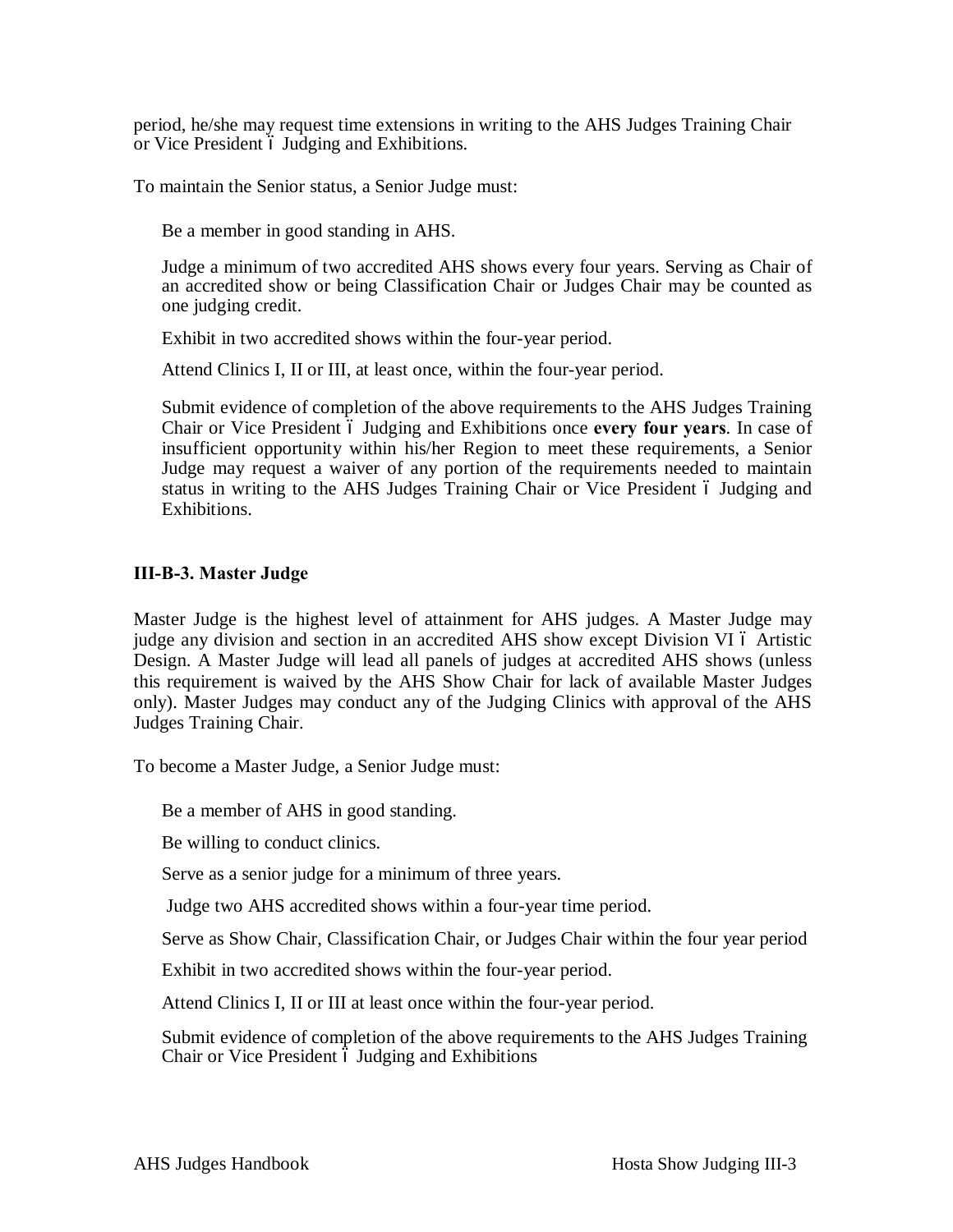To maintain the Master status, a Master Judge must:

- ï Be a member in good standing in AHS.
- ï Judge a minimum of two accredited AHS shows every three years. Serving as Show Chair, Judges Chair, or Classification Chair of an accredited show may be counted as one judging credit.
- ï Exhibit in two accredited shows within the three-year period.
- ï Attend Clinics I, II, or III or conduct a clinic at least once within the three year period.
- ï Submit evidence of completion of the above requirements to the AHS Judges Training Chair or Vice President 6 Judging and Exhibitions once every three years. In case of insufficient opportunity within his/her Region to meet these requirements, a Master Judge may request a waiver of any portion of the requirements needed to maintain status in writing to the AHS Judges Training Chair or Vice President 6 Judging and Exhibitions.

\**All Master Judges must attend or teach a Clinic I every 3 years. (effective 3/01/12)*

#### **III-B-4. Judge Emeritus (formerly Honorary Judge)**

The Judge Emeritus status is reserved for long-term judges who can no longer maintain the requirements for being a judge due to age or health. Such status recognizes the contributions of a judge to AHS over many years.

To become a Judge Emeritus, a judge must:

- ï Be a member of AHS in good standing
- ï Be a Master Judge in good standing.
- ï Have participated in judging activities for at least 10 years and be unable to continue to perform the duties of Master Judge due to age or health.
- ï Petition the AHS Vice-President Judging and Exhibitions in writing for a change in status. Petition will be accepted by simple majority vote of the AHS Board at the request of the AHS Judges Chair.

All Hosta Show Judges serve at the pleasure of The American Hosta Society. With the exception of Judge Emeritus, the Vice President 6 Judging and Exhibitions may dismiss any judge for failure to maintain the requirements of the position or for failure to represent The American Hosta Society responsibly and honorably.

Hosta Show Judges are required to maintain a record of show activity. A Judge & Record form is provided for this purpose. Provisional and Senior Judges must provide this record of show activity a minimum of once every four years to the AHS Judges Record keeper and Master Judges must provide this record to the Judges Record Keeper a minimum of once every three years. \**Judges who fail to provide their records of activity will lose their judging status. (effective 3/01/12)*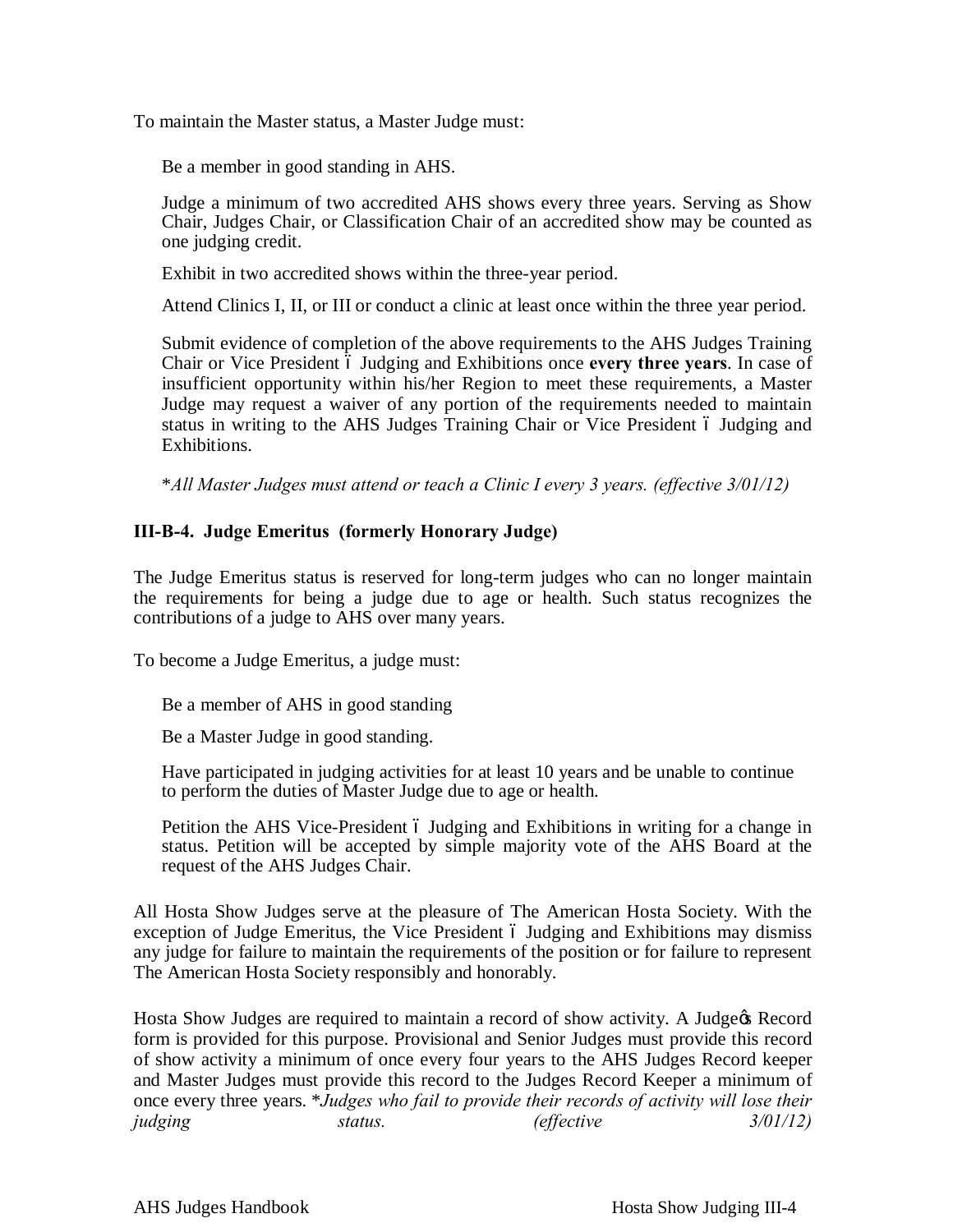# **III-C. Judging Ethics**

For proper conduct of the show judging process, a hosta show Judge is expected to exhibit certain behaviors and to act in appropriate ways. Above all, judges should always conduct themselves in a manner which will never bring their, or the systemes, integrity into question. Points of judging ethics are listed below:

- ï AHS strongly recommends (but does not require) that all judges in a region be invited to judge in any show in the region. If more judges accept the invitation than are needed for the show, the judge may be offered other jobs in the show. The Show Chair or Judges Chair extends a written invitation to a judge along with a reply card. For any invitation received, a judge must respond to the invitation in a timely manner but no later than one month after receipt of the invitation. If a judge is unsure whether or not he/she will be able to accept the invitation, he/she should advise the Show Chair and request additional time to respond.
- ï Once an invitation to judge in a show is accepted, the judge is expected to keep the commitment. Failure to keep the judging commitment may result in extensive hardship for the show committee. Should it become absolutely necessary to rescind the commitment to judge, the judge should contact the Show Chair or Judges Chair immediately.
- ï Some show host societies may offer financial gratuities to judges. A judge may accept a financial gratuity for judging (beyond normal appreciation gifts) if offered. However a judge must never demand a financial gratuity as a condition of judging.
- ï Judges are expected to report for judging on time at the time required by the Judges Chair.
- ï A judge is allowed to exhibit in shows in which he/she judges. In such cases, the judge should work with the Judges Chair to be given assignments which will result in the least exposure to sections in which he/she has entries**.** A judge is not allowed to participate in any way in the judging of any entry, which he/she has entered in the show and must step back from the panel during the judging of the entry if such entries are encountered in the course of judging the show. A judge should also refrain from judging any entry in which he/she may have any relationship that might be construed as interfering with his or her impartiality.
- ï A judge is expected to maintain a harmonious relationship with the Show Committee and workers, exhibitors, other judges, and the public during the course of judging a show.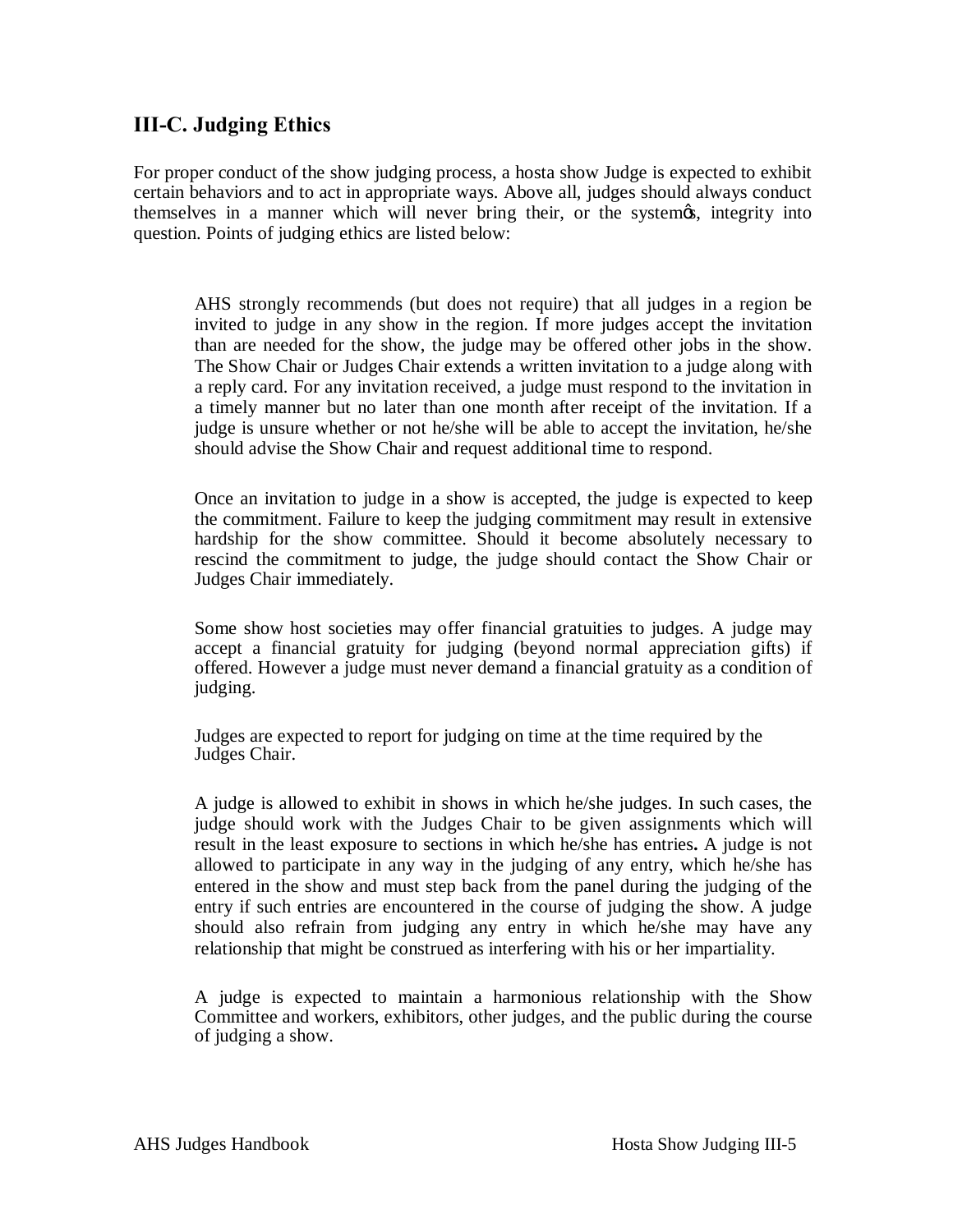- ï A judge is expected to freely express his/her opinions to the panel when judging an exhibit. However, a judge is also expected to accept the opinions of the majority of the panel when a decision has been reached. A judge should never publicly disagree with the final decisions of the panel. Should a judge have any concerns about the way a panel is conducting the judging, he/she should privately express those concerns to the Judges Chair who will determine the proper course of action.
- ï A judge should never leave the show floor until the judging is complete and he/she has been dismissed by the Judges Chair.
- ï A judge is expected to honestly and accurately self report information regarding judging activities and other show related activities to the Judges Training Chair at specified times in order to maintain his/her status as a Show Judge.

# **III-D. Show Judges Clinic Structure and Clinic Contents**

AHS Master Judges will conduct Hosta Show Clinics. Senior Judges may assist. All clinics are to be arranged with the guidance and approval of the Judges Training Chair, including the selection of the Clinic Instructors. Clinics I and II should be conducted at every AHS National Convention unless the President of AHS approves deletion. Clinic

III should be offered every two years at AHS National Conventions. Any of the clinics may be arranged and conducted at local and regional meetings. The Judges Training Chair will provide packages of instructions, materials and necessary forms for conducting clinics. All Clinic Final Report Forms are to be forwarded to the Judges Training Chair and the Judges Record Keeper upon completion of the Clinic by the Clinic Instructor. The following information will be covered in each clinic.

#### **III-D-1. Clinic I (Basic)** Estimated time - 4 hours

The following subject matter will be covered in Clinic I:

- 1. The Judging and Exhibitions Organization 6 General Duties of VP and Committee Chairs.
- 2. The Judges Handbook 6 Outline of information contained in the Handbook
- 3. The SHOW 6 General information regarding the purposes of shows, show committees, staging, show procedures, the show schedule.
- 4. Becoming a Judge 6 Basic Judging qualifications and ethics, the four judges levels and specific requirements to attain and maintain each.
- 5. Basic Judging Procedures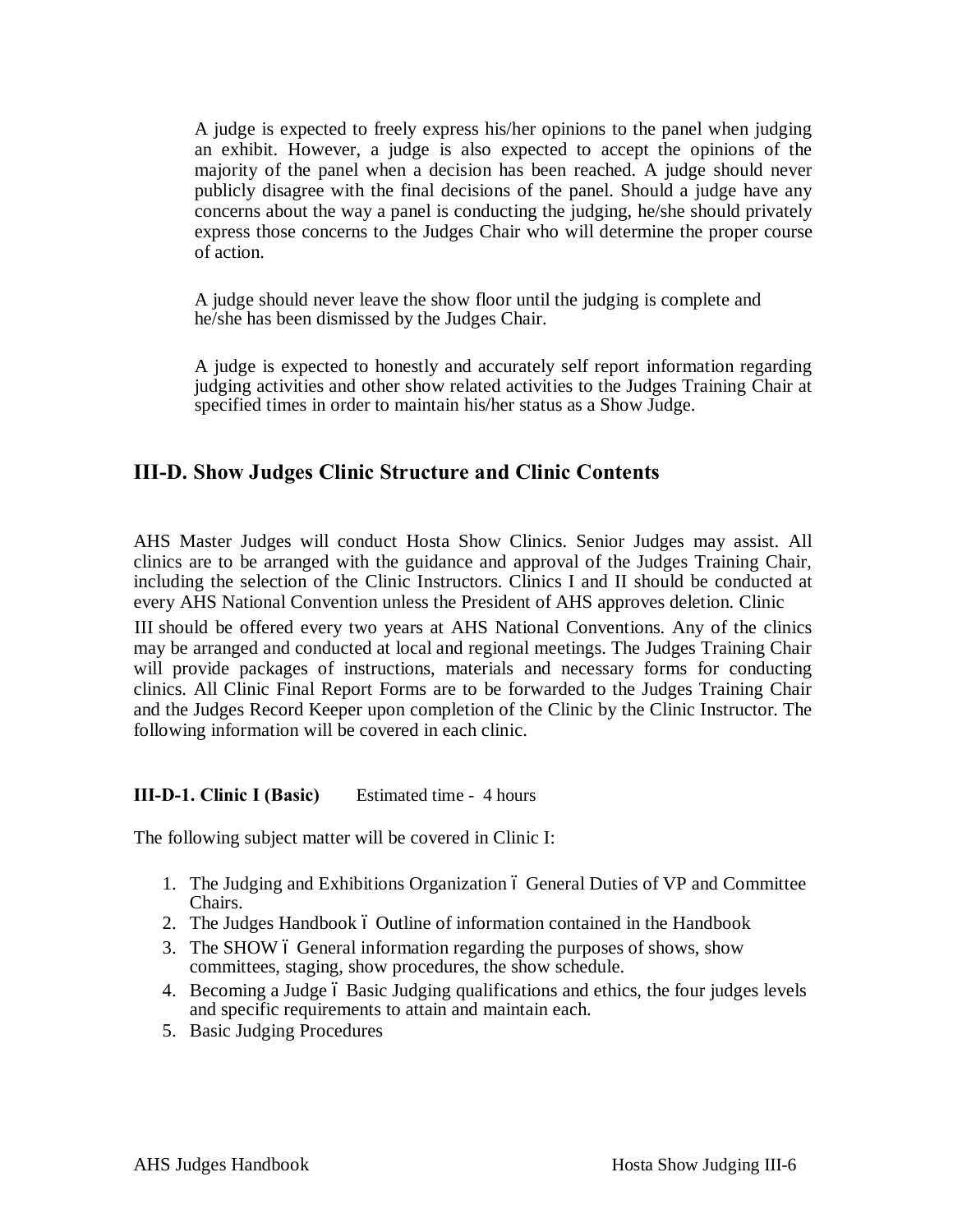6. Judging entries for Division I 6 Horticulture. Includes point scales for judging registered hostas and species, seedlings and sports, and unregistered named hostas; and definition of terms (form, size, color, pattern, texture, substance, condition and grooming, and distinction) used in point scales. Includes group-judging exercise of three leaves.

Clinic I will include a final test and a final judging exercise of three leaves to be successfully completed by each individual participant in order to successfully complete Clinic I. Upon successful completion of Clinic I, the participant will be qualified to judge cut leaf entries of registered cultivars and species provided all other judging qualifications are met. (See III-B-1 ó Provisional Judge.)

#### **III-D-2. Clinic II (Advanced)** Estimated time 6 2 to 3 hours

The following subject matter will be covered in Clinic II:

- 1. Review of Clinic I
- 2. Specific Duties of the Show Chair.
- 3. Judging of Container Grown Hostas ó Point Scales, definition of terms.
- 4. Judging of Trough/Container Gardens Arranged for Effect 6 Point Scales, definition of terms.
- 5. Judging Educational Displays 6 Point Scales, definition of terms.
- 6. Artistic Design Requirements for having an Artistic Design Division
- 7. Specialty Divisions 6 The purposes of special divisions and requirements for offering Specialty Divisions in AHS Hosta Shows.

Clinic II will include a final test and may include judging exercises using live exhibits or pictures of exhibits. Upon completion of Clinic II (and assuming prior completion of Clinic I), the participant will be qualified to judge all entries in all divisions of an AHS sanctioned hosta show except Division VI 6 Artistic Design provided all other judging qualifications are met. (See III-B-2 ó Senior Judge.)

#### **III-D-3. Clinic III (Refresher)** Estimated time - 2 hours

Clinic III is open to all judges.

Clinic III is to be conducted as an open forum where judges can come together to discuss topics selected to improve the judging process and/or individual judging skills. Participating judges should be encouraged to participate in discussions and freely express their opinions.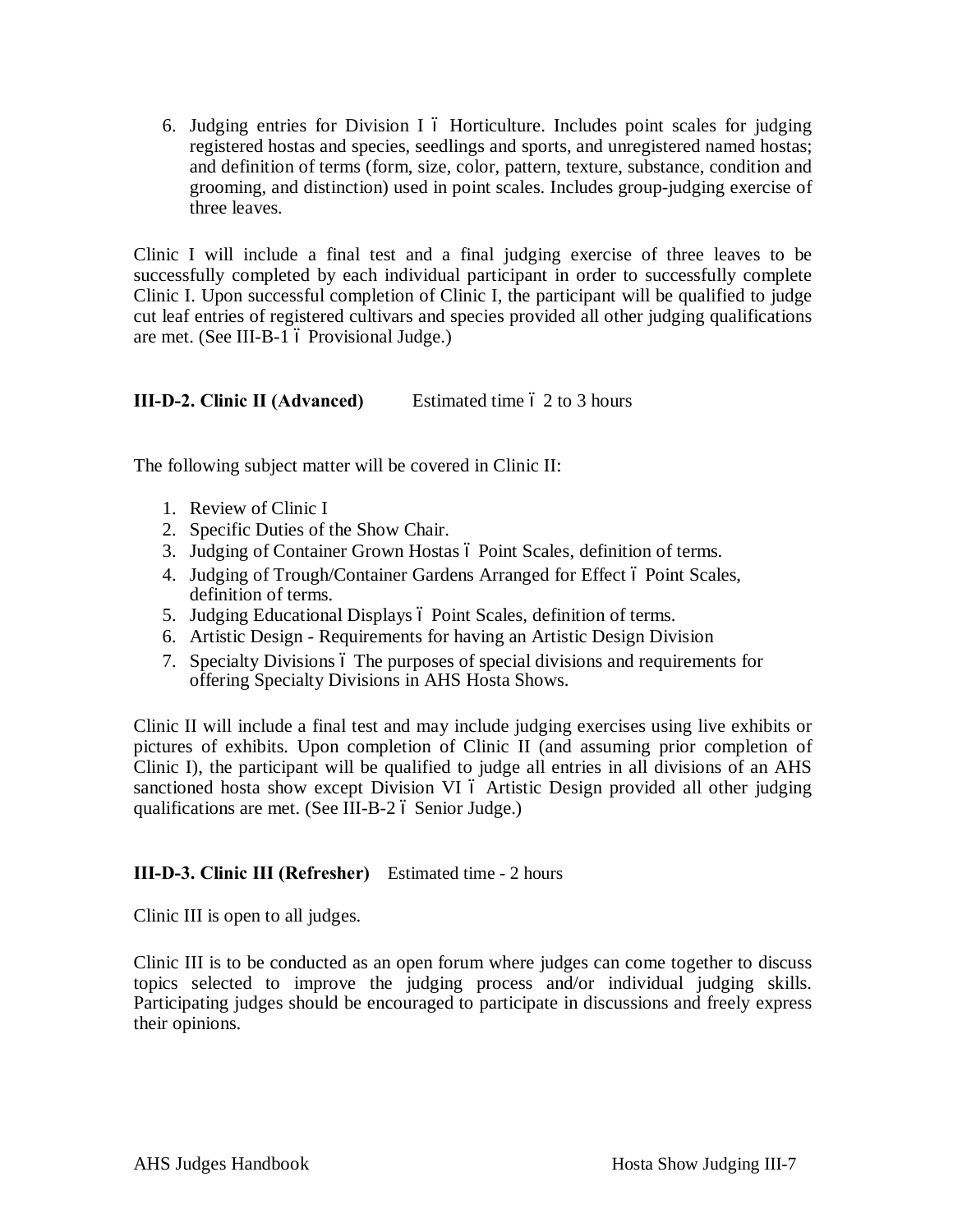By February 1 of each year, the Vice President 6 Judging and Exhibitions and the Judges Training Chair will prepare a list of talking points for that year<sub>\$</sub> Clinic IIIs. The list should include any previous year<sub>%</sub> changes in judging requirements and procedures, show requirements and procedures, any Handbook changes, and any other specific items that need to be covered as deemed necessary by the Vice President and Judges Training Chair. The list of talking points may be updated throughout the year. The list of talking points will constitute the basic subject matter for Clinic III. However other subjects may be added and discussed at the discretion of the Clinic Instructor and participants.

The clinic instructor will record participant feedback, complaints, and questions and provide to the VP 6 Judging and Exhibitions and Judges Training Chair.

Note: Individual clinic subject matter may be changed as deemed necessary by the Judges Training Chair and upon approval of the Vice President 6 Judging and Exhibitions.

# **III-E. THE AMERICAN HOSTA SOCIETY POINT SCALES FOR JUDGING HOSTA SHOW EXHIBITS**

Hosta Show judging requires a methodical way to evaluate entries. The American Hosta Society employs a Point Scoring System as the method for evaluating exhibitors  $\phi$  entries. The Point Scoring System defines the important attributes that are to be judged, and uses a Scale of Points to provide the assigned weight for each attribute. Each division of the Hosta Show, and in certain cases sections within the division, have Point Scales developed for the judges to use in determining the quality of a given entry. Each scale in the AHS system is based on a total of 100 points. Entries receiving the most points are considered the best entries.

One of the most important requirements for any judge is that the judge has a thorough knowledge and understanding of the AHS Point Scoring System and that the judge applies the Point Scoring System when judging entries in the Hosta Show. In order to be successful in winning awards at a Hosta Show, exhibitors must also be aware of the Point Scoring System when choosing leaves to exhibit.

It is not expected that judges formally point score each and every entry in a show. With many entries, a quick visual evaluation may immediately indicate that an entry lacks the quality, based on the assigned Point Scale, to meet minimum points needed for awarding a particular ribbon award. If judges on the panel are in agreement, it is not necessary to proceed any further in judging that exhibit. However, it is important that formal point scoring occur when judges are in disagreement and it is extremely important that the panel determines that any entry being considered for class, section, and division awards scores the minimum points required for those awards. Entries vying for Best or Show and Best Seedling or Sport awards must be formally point scored.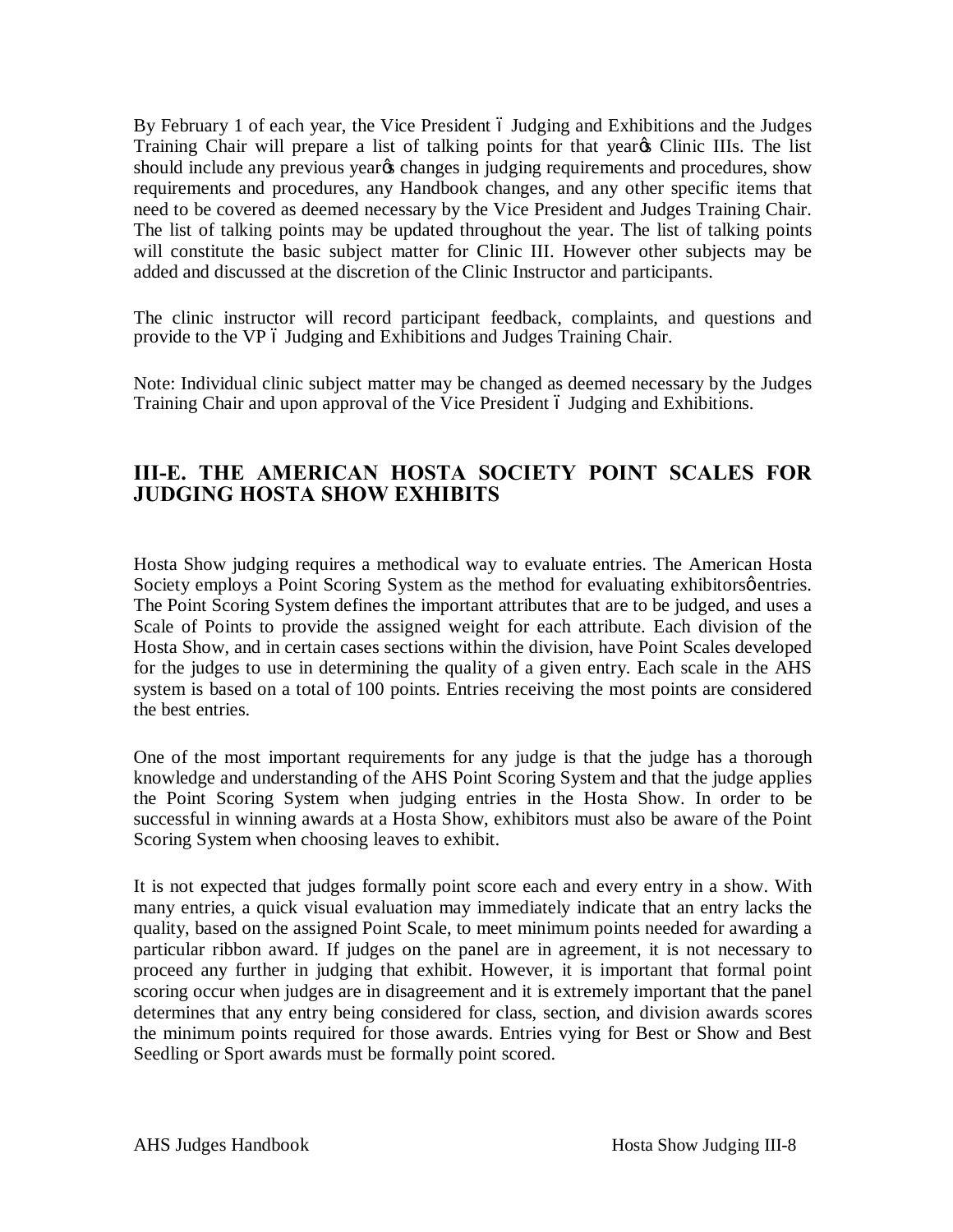Listed on the next pages are the approved Point Scales for Judging Hosta Shows. Following the Point Scales are the definitions of each of the attributes comprising the scales. It is important to note that certain attributes that may appear in several of the Point Scales may also have varying definitions depending on the Section or Division being judged. For instance, Color and Pattern, as defined for Registered Cultivars and Species entries, is judged in large part on the comparison of the exhibites color and pattern to the typical color and pattern of the cultivar based on its registration data. However, with the Point Scale for Judging Unregistered Seedlings and Sports, Color and Pattern is defined more in terms of overall color clarity and pattern harmony of the exhibit itself since there is no defined description or registration data available for comparison for a Seedling or Sport entry. Please note also that similar attributes may be given different weights in different judging categories. For example, Color and Pattern accounts for 25 points in the Point Scales for Judging Registered Cultivars but accounts for only 10 points in judging Seedlings and Sports.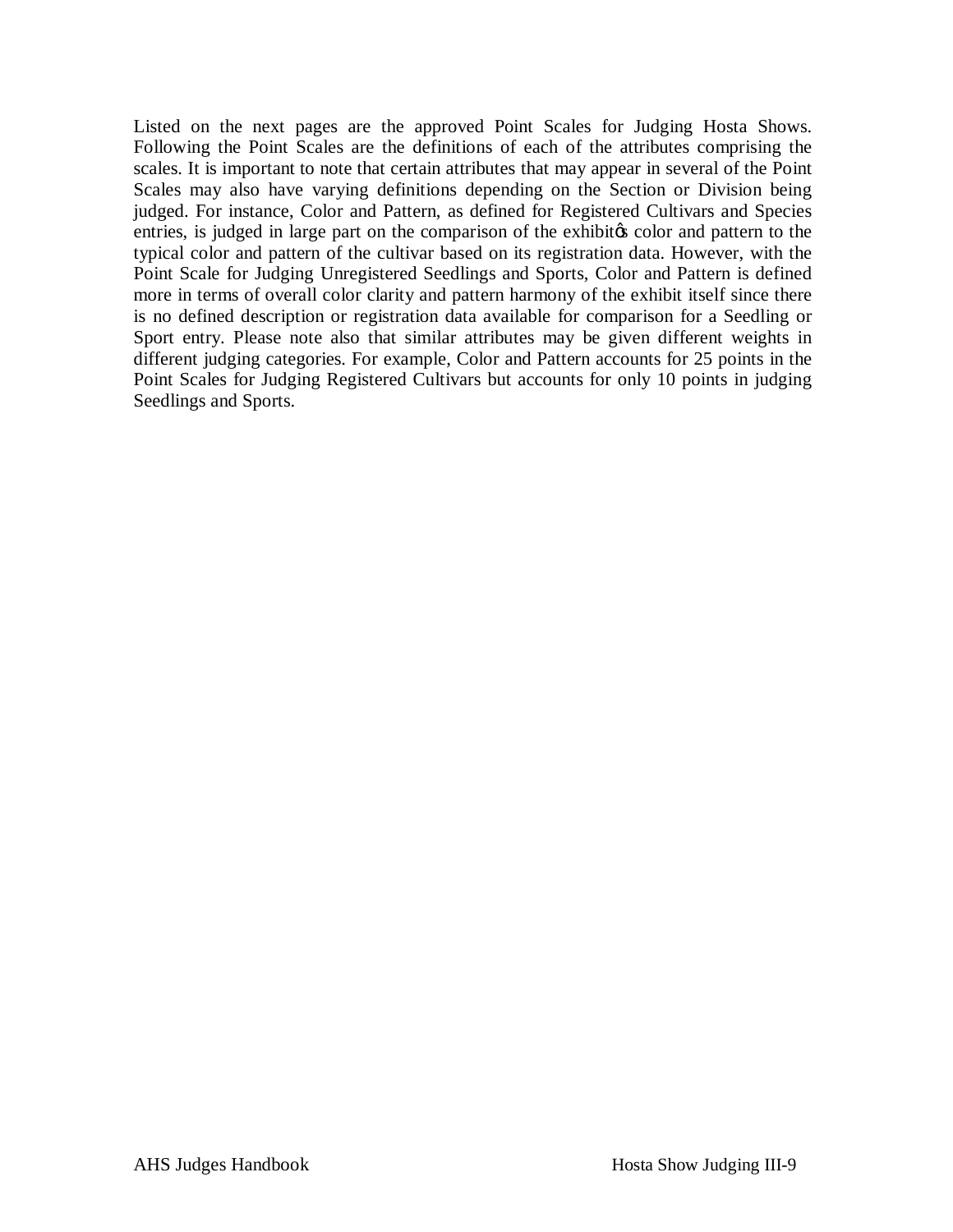# **III-E-1. AHS Approved Point Scales for Judging Hosta Show Exhibits**

#### **REGISTERED CULTIVARS AND SPECIES DIVISION I, SECTIONS I – V and SECTION XI**

| <b>TOTAL</b>           | 100 points |
|------------------------|------------|
| Condition and Grooming | 15 points  |
| Substance              | 15 point   |
| Texture                | 15 points  |
| Color and Pattern      | 25 points  |
| <b>Size</b>            | 15 points  |
| Form                   | 15 points  |

#### **UNREGISTERED NAMED HOSTA CULITVARS DIVISION I, SECTION XII**

| <b>TOTAL</b>           | 100 points |
|------------------------|------------|
| Condition and Grooming | 15 points  |
| Substance              | 15 points  |
| Texture                | 15 points  |
| Color and Pattern      | 25 points  |
| Size                   | 15 points  |
| Form                   | 15 points  |

#### **UNREGISTERED SPORTS AND SEEDLINGS DIVISION I, SECTIONS VI – X**

| TOTAL                  | 100 points |
|------------------------|------------|
| Condition and Grooming | 10 points  |
| Substance              | 10 points  |
| Texture                | 10 points  |
| Color and Pattern      | 10 points  |
| Form and Size          | 10 points  |
| Distinction            | 50 points  |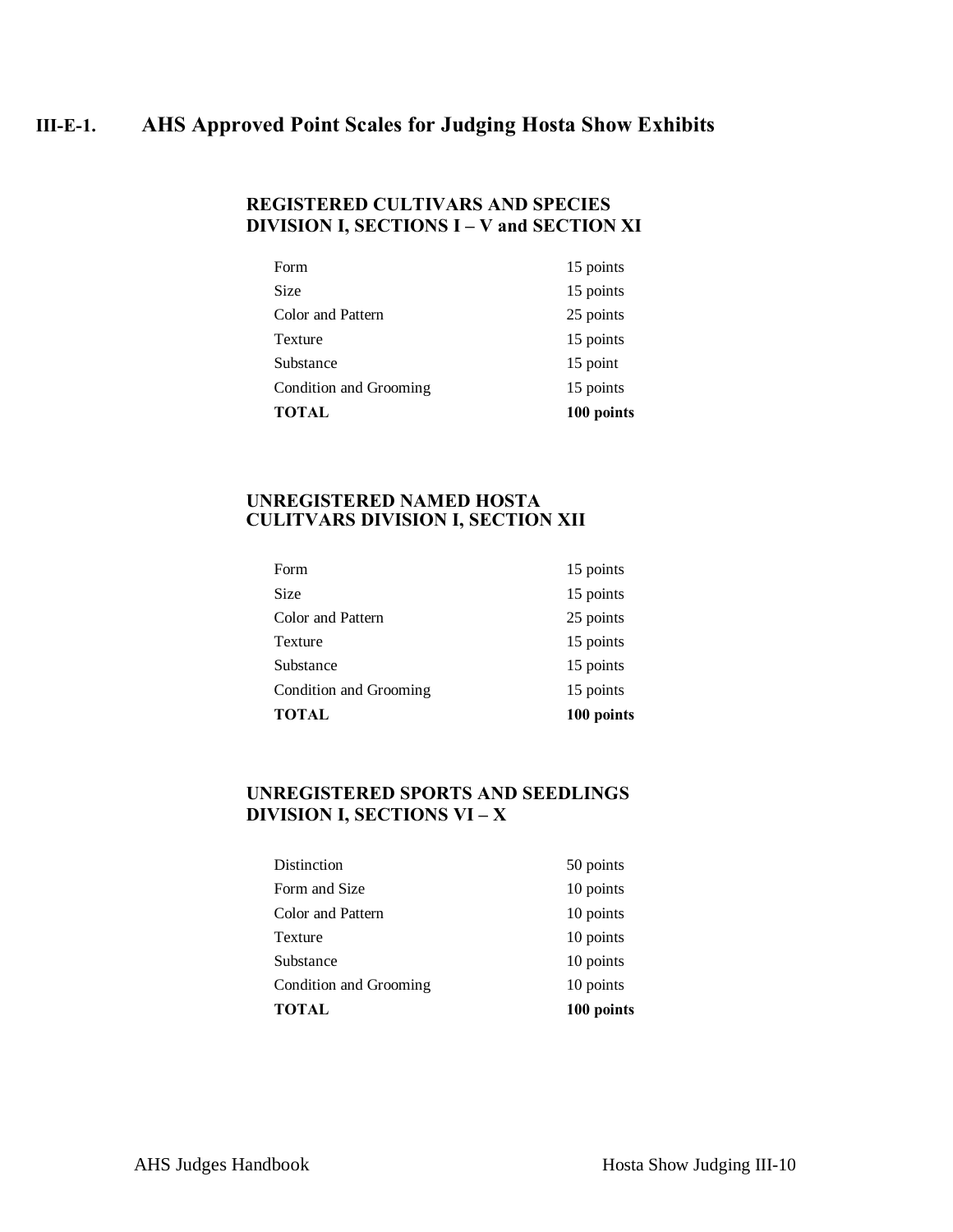### **CONTAINER GROWN HOSTA DIVISION II**

| 10 point  |
|-----------|
| 15 points |
| 10 points |
| 10 points |
| 25 points |
| 15 points |
| 15 points |
|           |

### **TROUGH/CONTAINER GARDENS ARRANGED FOR EFFECT DIVISION III**

| <b>TOTAL</b>                             | 100 points |
|------------------------------------------|------------|
| <b>Container Relative to Arrangement</b> | 20 points  |
| Arrangement                              | 30 points  |
| Condition                                | 30 points  |
| Variety                                  | 20 points  |

#### **EDUCATIONAL DISPLAYS DIVISION IV**

| <b>TOTAL</b>                          | 100 points |
|---------------------------------------|------------|
| Arrangement, Attractiveness, Neatness |            |
| Staging                               | 50 points  |
| Theme, Originality, Materials Used    |            |
| <b>Educational Value</b>              | 50 points  |

#### **NON-COMPETITIVE EXHIBITS DIVISION V Not Judged – No Scale of Points**

#### **ARTISTIC DESIGN DIVISION VI**

| <b>TOTAL</b>     | 100 points |
|------------------|------------|
| Distinction      | 16 points  |
| Expression       | 10 points  |
| Artistic Concept | 12 points  |
| Design           | 42 points  |
| Conformance      | 20 points  |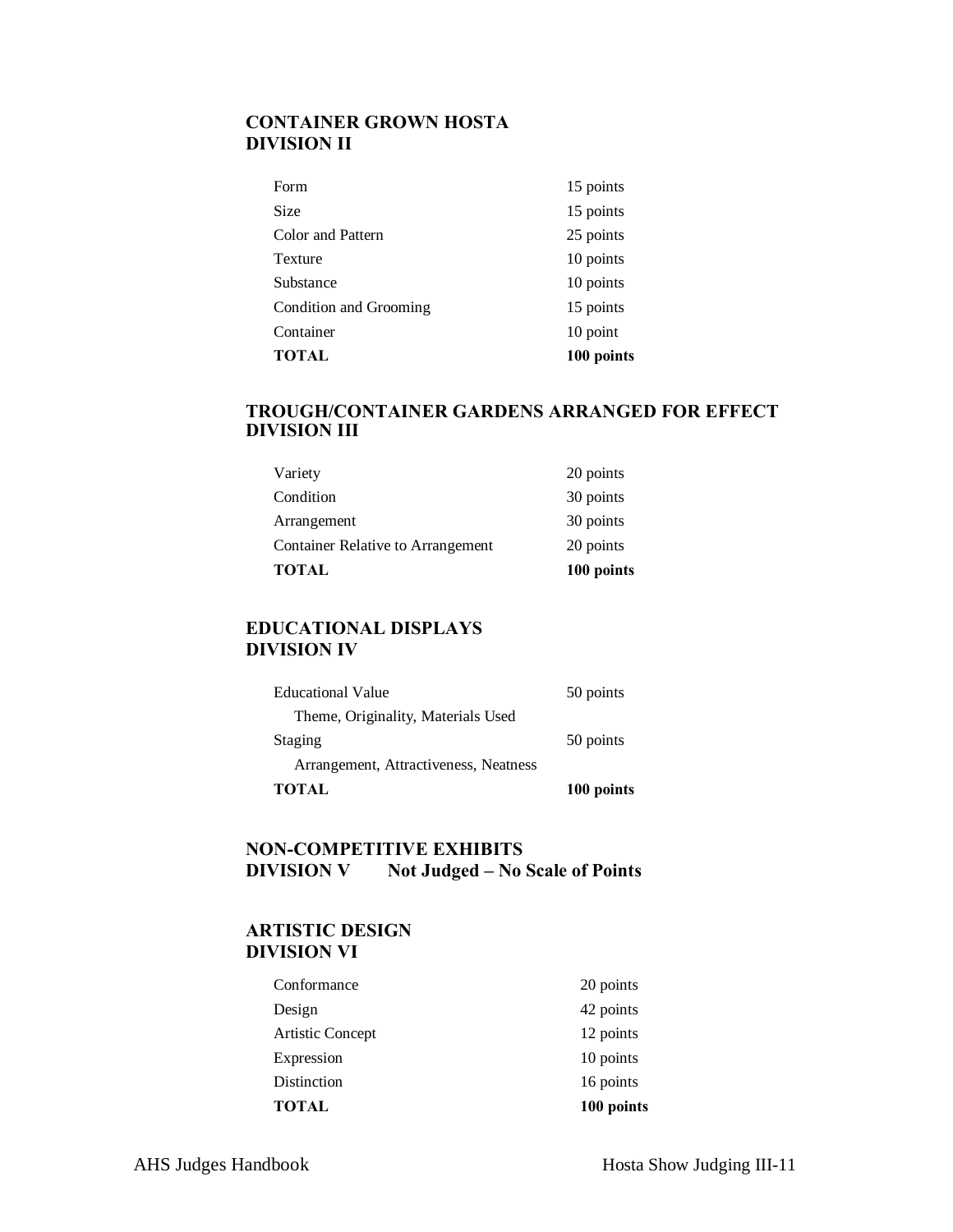#### **III-E-2. Definitions of Point Scale Attributes**

Following are definitions of various attributes that make up the Point Scales used to judge hosta exhibits in Divisions I 6 VI. Please note carefully that the definition of a particular attribute may vary depending on the Section or Division being judged.

When judging Registered Cultivars and Species entries, the exhibited leaf (or entire plant in the case of a container exhibit) is normally judged in comparison to the registration data on record for the variety exhibited. However, in cases of known inaccuracies in registration data, the judge may rely on knowledge of what is typical for the variety, well grown, in judging the exhibited leaf. The same is true in local shows where typical local growing conditions may be taken into consideration in judging attributes such as leaf size.

There is no registration data, or course, for Unregistered Seedlings and Sports. When judging Seedling and Sport entries, each entry must stand on its own in terms of perceived quality of each attribute judged.

There is also no registration data for Unregistered Named Hosta Cultivars. Absent knowledge of what is typical, the judge must use standards, which are more typical of the standards set for Unregistered Seedlings and Sports. The judge may, however, apply knowledge of what is typical for the variety, well grown, **if known**, in judging Unregistered Named Hosta Cultivars. Due to the uncertain nature of what is typical of the variety as would be normally determined by registration data, entries in this section are not eligible for Best of Show awards.

The Artistic Design Division VI has distinctly different attributes that Hosta Show Judges are not presently trained to judge. For that reason, judging in this division requires National Council of Flower Show Judges specifically trained in judging artistic designs.

#### **FORM (Divisions I and II)**

For all Registered Cultivars and Species, leaf form is the overall shape of the leaf and petiole. When judging form, the judge should determine if the leaf is graceful, attractive, and true to variety as indicated by its registration data. The leaf should be fully developed, not frail or immature. The leaf form should not be abnormally crumpled, creased, crimped, sagging or twisted. It should be typical of the variety.

For Unregistered Sports and Seedlings and Unregistered Named Hosta Cultivars, leaf form is also the overall shape of the leaf and petiole. When judging form, the judge should determine if the leaf is graceful and attractive and if the leaf and petiole dimensions have a pleasing and harmonious relationship to each other. The leaf should be fully developed, not frail or immature.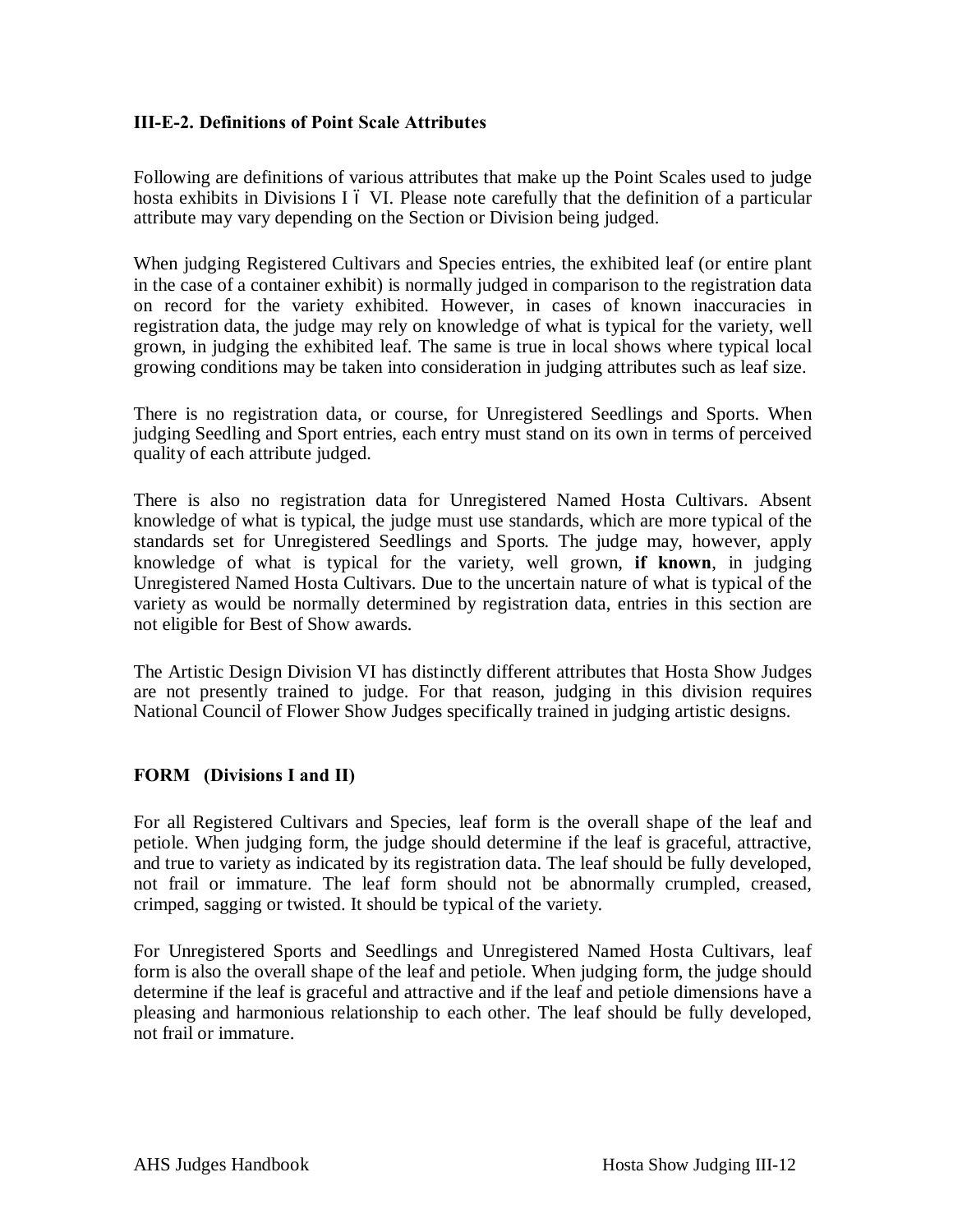#### **SIZE (Divisions I and II)**

For all Registered Cultivars and Species, the leaf size should be typical of a well-grown specimen and true to variety as indicated by its registration data. For Container Grown plants, the plant should be typical of a well-grown mature specimen of the particular variety.

For Unregistered Sports and Seedlings and Unregistered Named Hosta Cultivars, the size of the leaf should be within the appropriate allowable dimensions for the section in which it is entered. If the judges are familiar with the plant habits of an Unregistered Named Cultivar, the leaf being judged should be typical of the cultivar.

#### **COLOR AND PATTERN (Divisions I and II)**

For all Registered Cultivars and Species, the leaf color and the pattern of the leaf should be typical of the variety as compared to its registration data. Discoloration for any reason including sunburn, irregular light exposure over the leaf surface, and immaturity or over maturity should be considered faults. Pattern is a part of color but is listed separately to emphasize its importance. Pattern is the marking of color variations - the amounts, the distribution, the design and clarity. If an entry is a variegated cultivar, the pattern should be typical of variety. For example, if the entry displays a wide creamy edge but the registration indicates the cultivar should have a narrow white edge this would be a pattern fault and a color fault. If a variety is variegated, color and pattern should each determine 12.5 points in this category. If the variety is of one color, the color would account for the entire 25 points.

For Unregistered Sports and Seedlings and Unregistered Named Hosta Cultivars, color should be pleasing and clear. Dingy, muddy, flat and dull color should be considered faults. Discoloration for any reason including sunburn, irregular light exposure over the leaf surface, and immaturity or over maturity should also be considered faults. Pattern is the marking of color variations - the amounts, the distribution, the design and clarity. All this must be considered and combinations must be evaluated on the basis of the overall pattern harmony. Markings of pattern and contrasts should be clean and eye appealing. If a variety is variegated, color and pattern should each determine one half of the points in this category. If the variety is self-colored, the color would account for the all the points.

#### **TEXTURE (Divisions I and II)**

Texture is the surface quality of a leaf such as ribbed, puckered, waffled, smooth and ruffled. Texture also includes the appearance of the surface 6 whether dull, flat or glossy, and the  $\delta$ bloom $\ddot{o}$ present in the glaucous varieties.

For Registered Cultivars and Species, the entry texture should match the registration data of the variety. Any lack of normal feel or appearance should lose points for specimens. It is important to know what the texture of the particular variety being judged should be.

For Unregistered Sports and Seedlings and Unregistered Named Hosta Cultivars, the displayed texture should be pleasing and in harmony with the total overall appearance of the entry.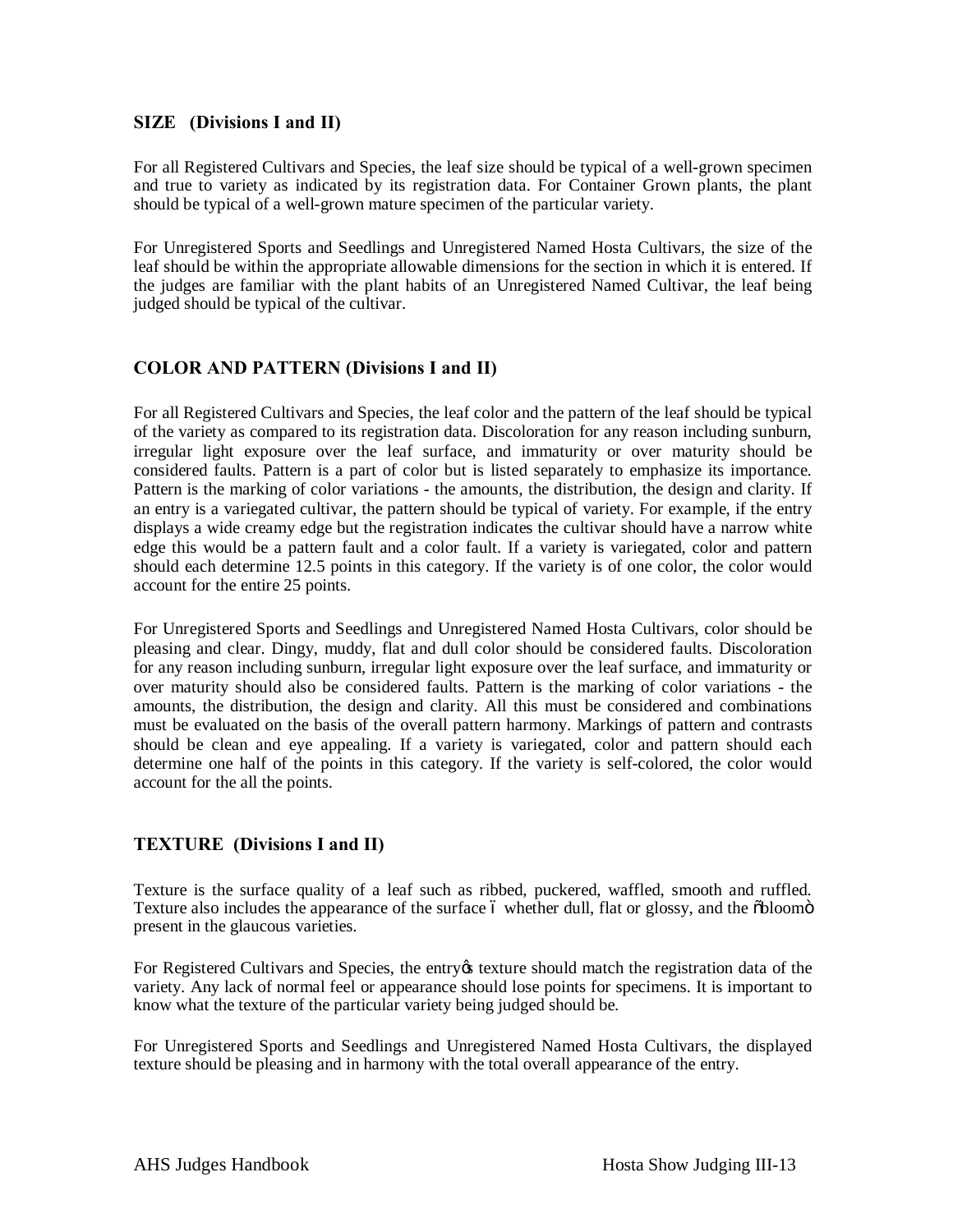#### **SUBSTANCE (Divisions I and II)**

This is the quality of firmness and rigidity of the leaf and petiole which enables it to retain its characteristic form, overall freshness, and resistance to environmental damage. Typical terms used to describe the leaf substance are strong, firm, and crisp. Substance makes leaves last longer, hold their shape, and withstand adverse conditions. Turgidity will be high when a specimen is in its prime. A judge should refrain from touching or feeling leaves between fingers to determine substance. The heat and oil of the hands hasten deterioration. A pencil or pen may be used, if necessary, and carefully run under the leaf and shaken to ascertain the presence of a crisp turgid substance.

For Registered Cultivars and Species, substance varies with varieties and species. Substance should be typical of the variety, well grown.

For Unregistered Sports and Seedlings and Unregistered Named Hosta Cultivars, substance should be pleasing and sufficient to support good plant form, overall freshness, and resistance to damage.

#### **CONDITION AND GROOMING (Divisions I and II)**

The overall condition of the exhibited leaf or plant is determined by observing its health, maturity, and any damage due to insects, disease, or environmental factors. Condition faults would include wilting, signs of disease or insect damage, tears and holes, chewed edges, malformed stems, immature or past mature leaves, etc.

Grooming faults include the presence of dirt, insects, or other foreign matter on leaves or petioles; presence of spray residue; and damage due to cleaning and transporting. Much care must be taken in cleaning leaves to avoid damage to the  $\delta$ bloom $\ddot{o}$  of some varieties or the delicate surface of others.

Condition and grooming should be considered together in evaluating exhibits. In deducting points for faults under this section, the severity of any faults should be determined by the affect on the exhibites overall presentation.

#### **DISTINCTION (Division I – Sections VI - X – Unregistered Sports and Seedlings)**

Distinction is the major attribute to be considered in judging Unregistered Seedlings and Sports. Distinction is that quality of a hosta that makes it superior, easily recognizable, and unmistakably different from any other hosta cultivar. In judging seedlings for distinction, the purpose is to encourage new introductions only if they are superior to cultivars already in commerce. Distinction may come from any attribute or combination of attributes 6 form, size, color, pattern, substance, texture 6 already being judged or may come from other attributes displayed by the entry. Distinction implies difference, not necessarily beauty, but beauty may also contribute to the cultivary distinction.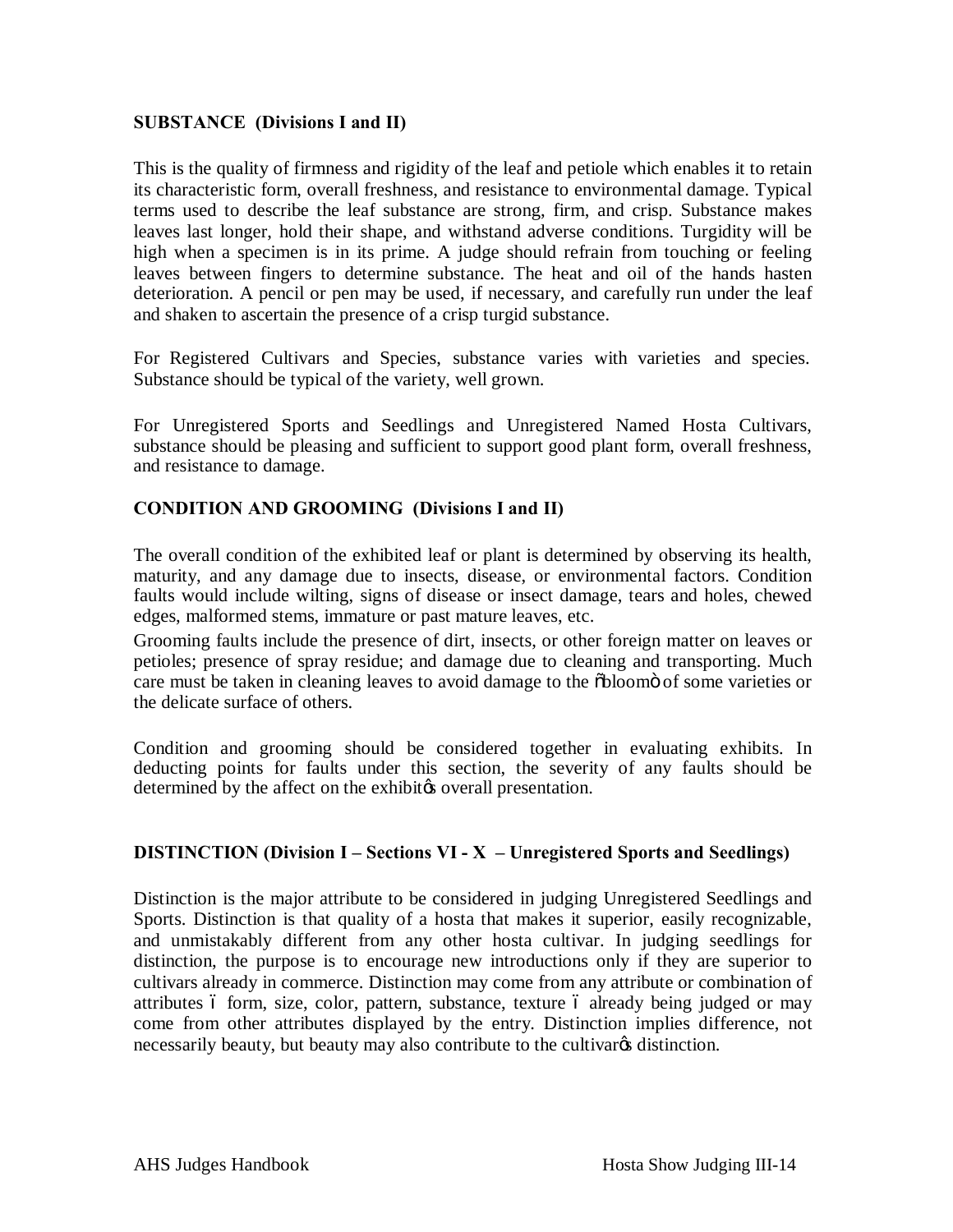#### **CONTAINER (Division II – Container Grown Hosta)**

When judging this attribute of a Container display, the judge should observe the size of the container relative to the plant, and the cleanliness of the container and mulches as well as the placement of the plant in the container. Some show schedules may dictate that only a particular type of container may be used such as black plastic pots. Other show schedules may allow decorative containers. In either case, container attractiveness carries no weight in judging the container. Faults would be containers out of proportion to the plant  $\alpha$  size - either too large or too small, dirty containers, visible inner liners, trashy mulches, and hostas not centered in the container. In the Container Division, division rules require the plant to be centered in the pot in order to avoid the appearance of being arranged for effect.

#### **VARIETY (Division III - Trough/Container Gardens Arranged for Effect)**

Trough/Container Gardens Arranged for Effect may contain few or many varieties of hostas or other plants, and a variety of accessories and ground cover material. In judging this attribute, the judge must determine if the overall selection of plant material, accessories, and ground covers are appropriate for the overall display. Faults would be too much or too little material and too much or too little textural contrast.

#### **CONDITION (Division III - Trough/Container Gardens Arranged for Effect)**

Both the condition of plants and the condition of the accessories and other materials as well as the container are to be considered here. Plants should be evaluated for freshness and cleanliness as well as for absence of disease and environmental or insect damage. Plants, including hostas, do **not** have to be mature specimens for Trough/Container Gardens. Accessories and other non-plant material should be clean. The trough or container should also be free of loose dirt and other debris. Naturally growing mosses on the container and natural container patina are not to be considered when judging the condition of the container but rather should be considered when judging Container Relative to Arrangement.

#### **ARRANGEMENT (Division III – Trough/Container Gardens Arranged for Effect)**

The arrangement of all the components within the Trough/Container Garden into a visually unified exhibit is perhaps the most important aspect of these exhibits. Even the most interesting materials may not present themselves well if not properly arranged. The arrangement of the plant and other materials with respect to each other should be visually pleasing and harmonious. Plant and accessory material should be in harmony with respect to size and there should be no visually disturbing color contrasts. **The hostas in the display should be the arranged is such a way as to be the strong focal point of the exhibit.**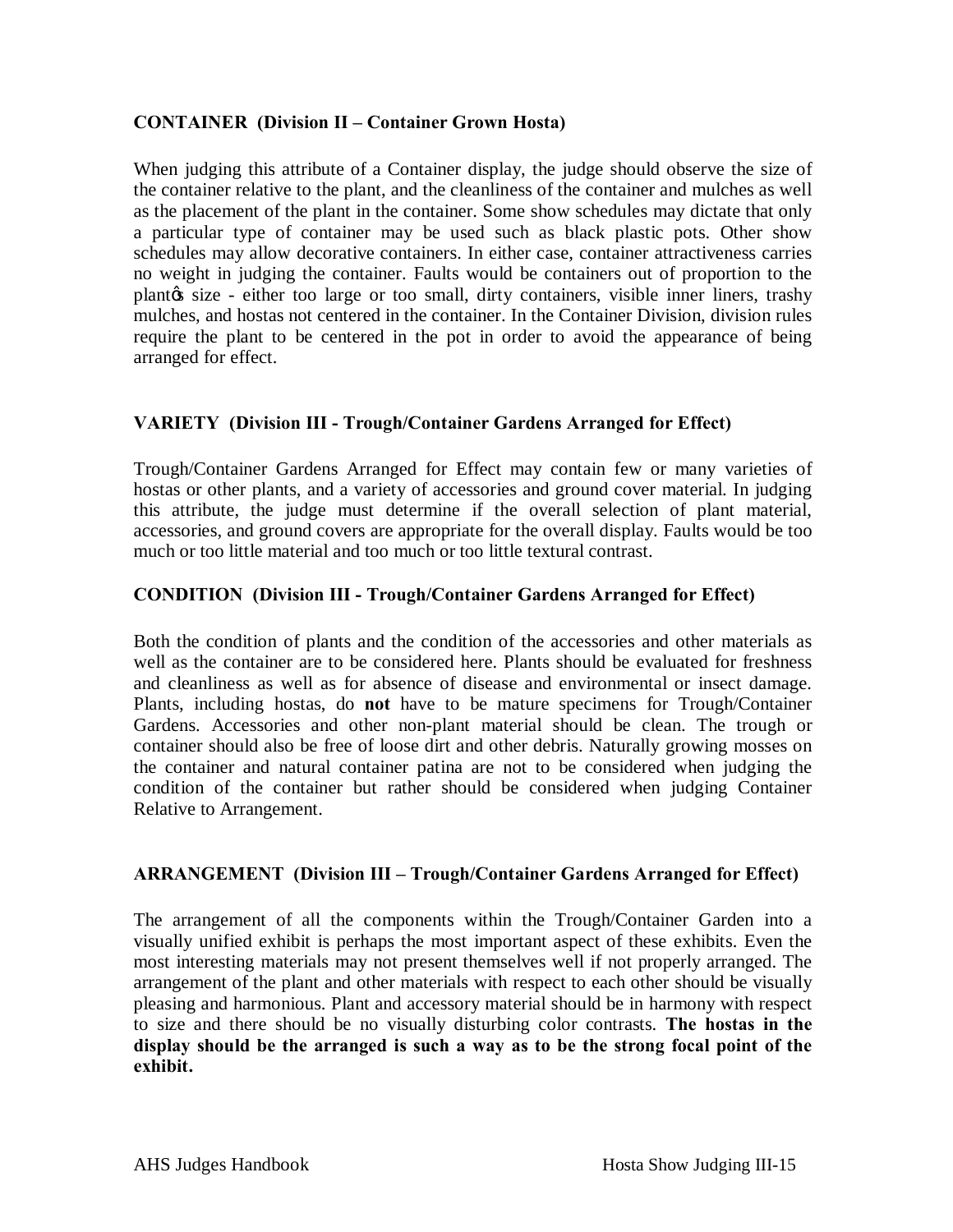#### **CONTAINER RELATIVE TO ARRANGEMENT (Division III)**

The container is an integral part of the Trough/Container Garden. Its colors, texture, patina, and size relative to the materials within the exhibit should enhance the overall appearance of the total exhibit. Faults would include containers too large or too small with respect to the rest of the material in the exhibit, or container textures and colors that do not properly blend with or provide accent to the other materials of the exhibit.

#### **EDUCATIONAL VALUE (Division IV – Educational Exhibits)**

The educational value of an Educational Display depends on the selection of an original and interesting theme for the display and the selection of materials that convey the theme. The theme should relate strongly to the genus *Hosta*. The judge should first consider the originality of the theme and then look at the materials used to support the theme. The selected materials should have a strong relationship with the theme of the exhibit and should be clear in meaning.

#### **STAGING (Division IV – Educational Exhibits)**

Staging is the arrangement and presentation of the materials used in the exhibit. In judging staging, the judge should look at the attractiveness of the arrangement of the material and the neatness of the overall exhibit. The staging of the materials used in the exhibit should lend emphasis to the overall theme of the exhibit. There should be a uniform appearance to the signs and other materials and labels used in the exhibit.

#### **CONFORMANCE (Division VI - Artistic Design)**

This refers to conforming to the schedule. The show schedule will list certain items required in design. One requirement in all AHS Hosta Show Design divisions is that hosta foliage must predominate in the design. There will be other requirements for size, backdrops, accessories, etc. Does the design conform to these requirements?

#### **DESIGN (Division VI – Artistic Design)**

Design is judged according to the Elements of Design and the Principles of Design. The Elements of Design are space, line, form, size, color, texture, pattern, and light. The Principles of Design are balance, proportion, scale, rhythm, dominance, and contrast.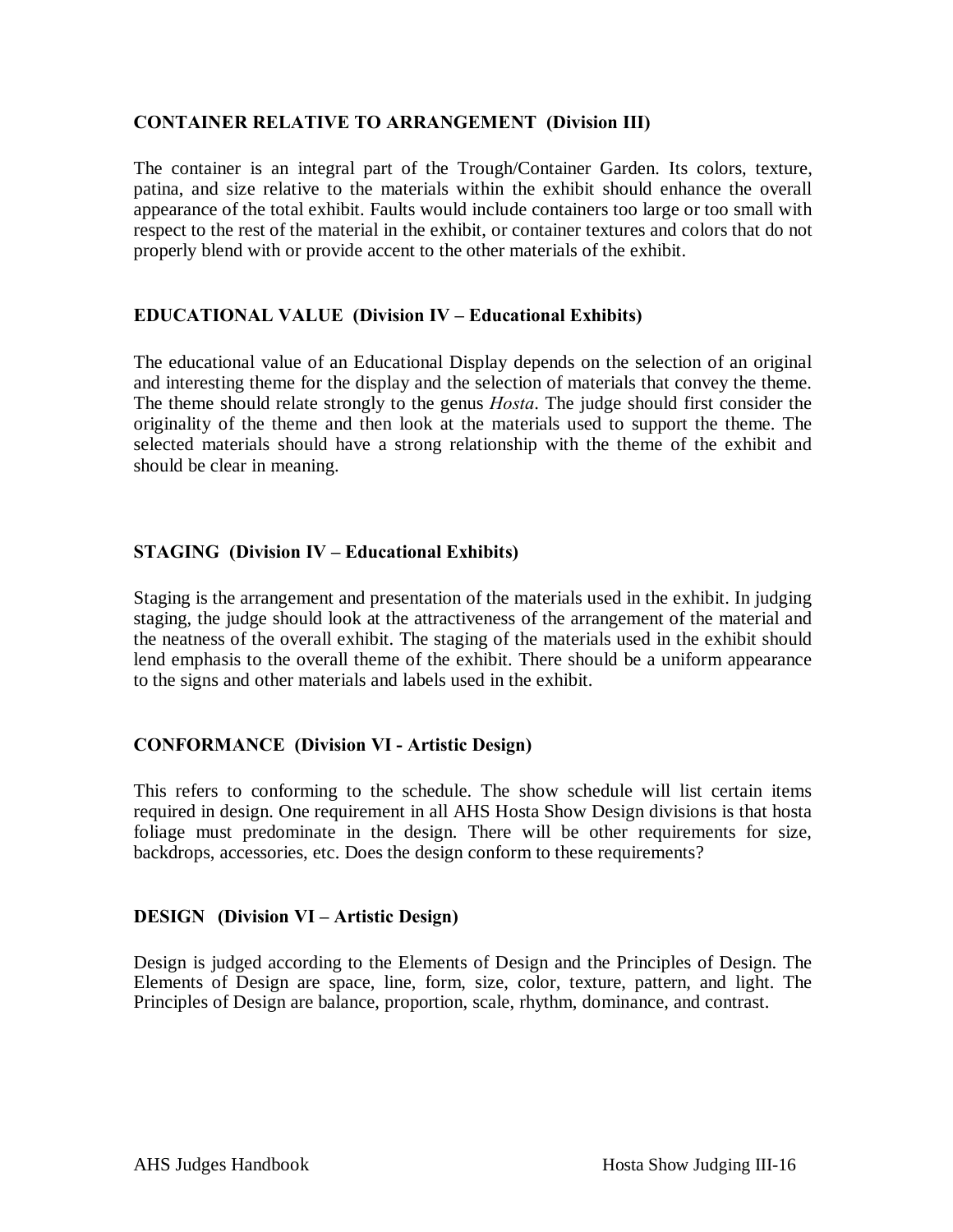### **ARTISTIC CONCEPT (Division VI – Artistic Design)**

This refers to selection and organization of materials used in the design.

#### **EXPRESSION** (Division VI – Artistic Design)

Expression is defined as the interpretation of Class by the exhibitor.

#### **DISTINCTION (Division VI – Artistic Design)**

In judging distinction, the judge looks for marked superiority of the overall design. Condition of plant materials and all other components as well as careful workmanship and mechanics are considered here. Is this a design, which holds the attention of the viewer?

# **III-F. Judging Procedure**

#### **III-F-1. Accepting Assignments**

AHS encourages that all judges within a region, regardless of the judging level, be invited to participate in any AHS accredited show in that Region provided the number of judges in the region do not exceed the jobs available in the show. The Judges Chair should obtain a current list of AHS accredited Show Judges from the Judges Record Keeper to determine judges within the region.

Other judges may also be invited if it appears that there will not be a sufficient number of judges within the region accepting the invitations. Judges may also volunteer to judge in shows outside their region by contacting the local Show Chair or Judges Chair. Should more judges accept invitations than can be accommodated, some judges may be assigned other show duties (with their prior permission). The Judges Chair should try to make assignments based on the individual needs of judges to satisfy requirements for maintaining their level and advancing when possible.

For National Convention shows, the judges indicate their desire to judge on the convention registration form.

The invitation to judge must include a return form/postcard for accepting or declining the invitation. The invited judge should respond to the invitation as soon as possible but no later than one month after the invitation is extended.

On the day of the show, judges should present themselves to the Judges Chair and assure they are on the list of judges sent with the final show report.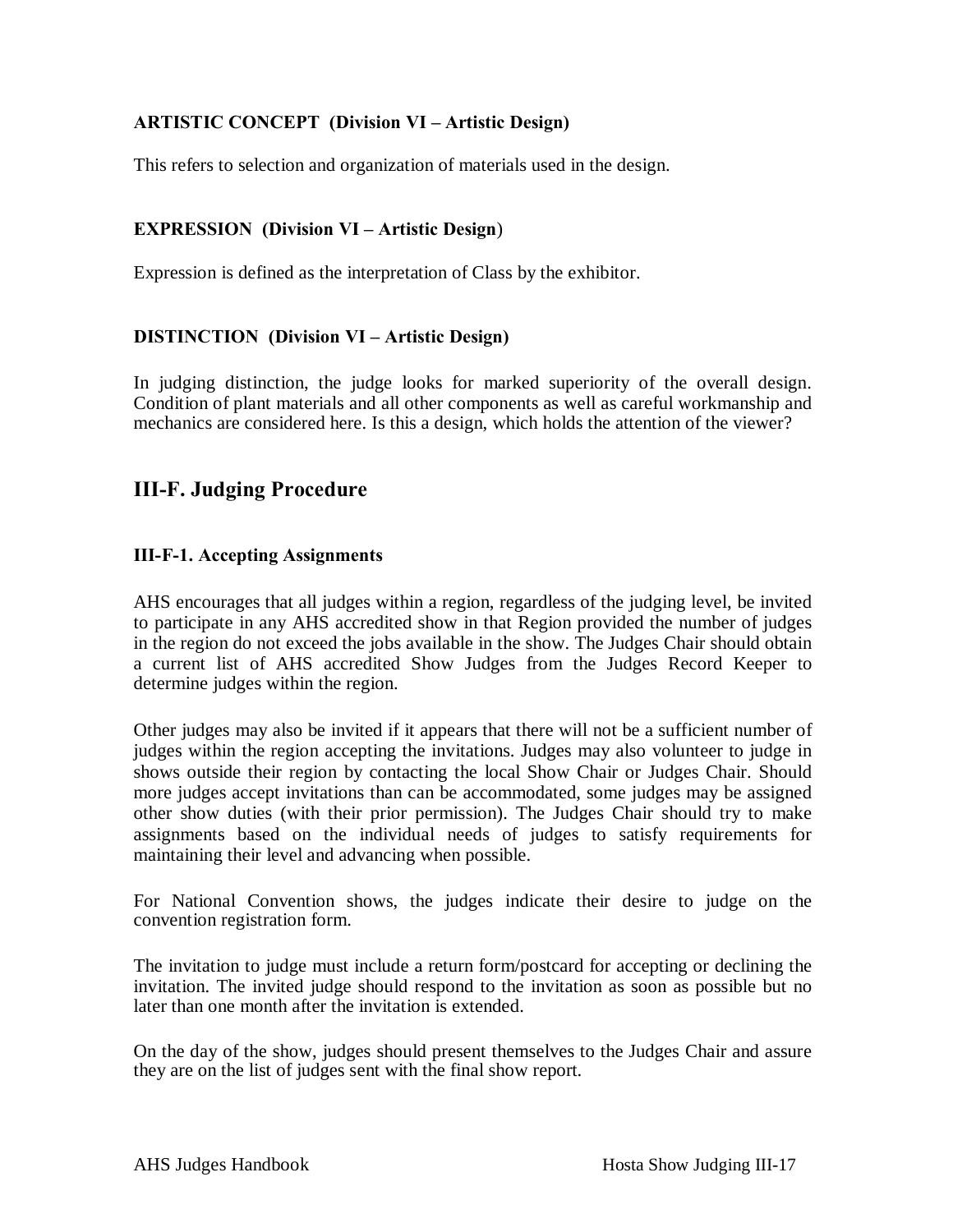#### **III-F-2. Floor Procedures**

The Judges Chair will appoint panels of three to four judges including at least one Master Judge per panel who will act as panel leader. The Chair will also appoint a panel leader for a panel if more than one Master Judge is on the panel. Three judges is the optimum number for a panel.

All judges on a panel should actively participate in judging each entry. However, a judge should never judge his/her own entry. Step aside while it is being judged.

Judges will apply the principles of the AHS Point Scales for Judging in determining an entry ts score. The AHS Point Scales for Judging for each Division offered in the show should be printed in the show schedule. All entries do not have to be formally point scored. Often, the determination of an award may be obvious to the panel. Only when entries appear to be close in quality or if an entry is perceived to be on the borderline between two awards is formal point scoring necessary. The panel leader will make the decision as to when this should be done.

Judges should be thoroughly familiar with and apply the rules for awarding ribbons listed in the AHS Show Requirements and Show Awards sections of this handbook. When sections contain classes, Class Awards should be selected first. Section Awards should then be selected from the Class Award winners. When several panels judge different classes of the same section, the panels will come together to select the Section Award winner.

Each panel shall be the final authority for each class, section, or division it judges with the exception of Division I. In Division I, Best of Show and Best Seedling or Sport Awards will be selected by vote of all the judges.

In balloting for the Best of Show Award and the Best Seedling or Sport Award, the Judges Chair will provide each judge a ballot for each award. Each of the panel(s) that selected the Section winners eligible for the award will advise the other judges as to the specific merits and faults of the entry. The judges will then individually judge each entry eligible for the award and enter scores on the ballot. The ballots are to be used to record points deducted (negative point scoring). Each judge should remember that the Section Award winners that are eligible for these awards have already been judged by a panel to have scored at least 95 points. Therefore, no more than five total points should be deducted from each entry os final score. The Judges Chair will then collect the ballots and tabulate the results in determining the awards. The entries with the best scores for each award, the least total number of points deducted on the combined ballots, will then be declared the winner.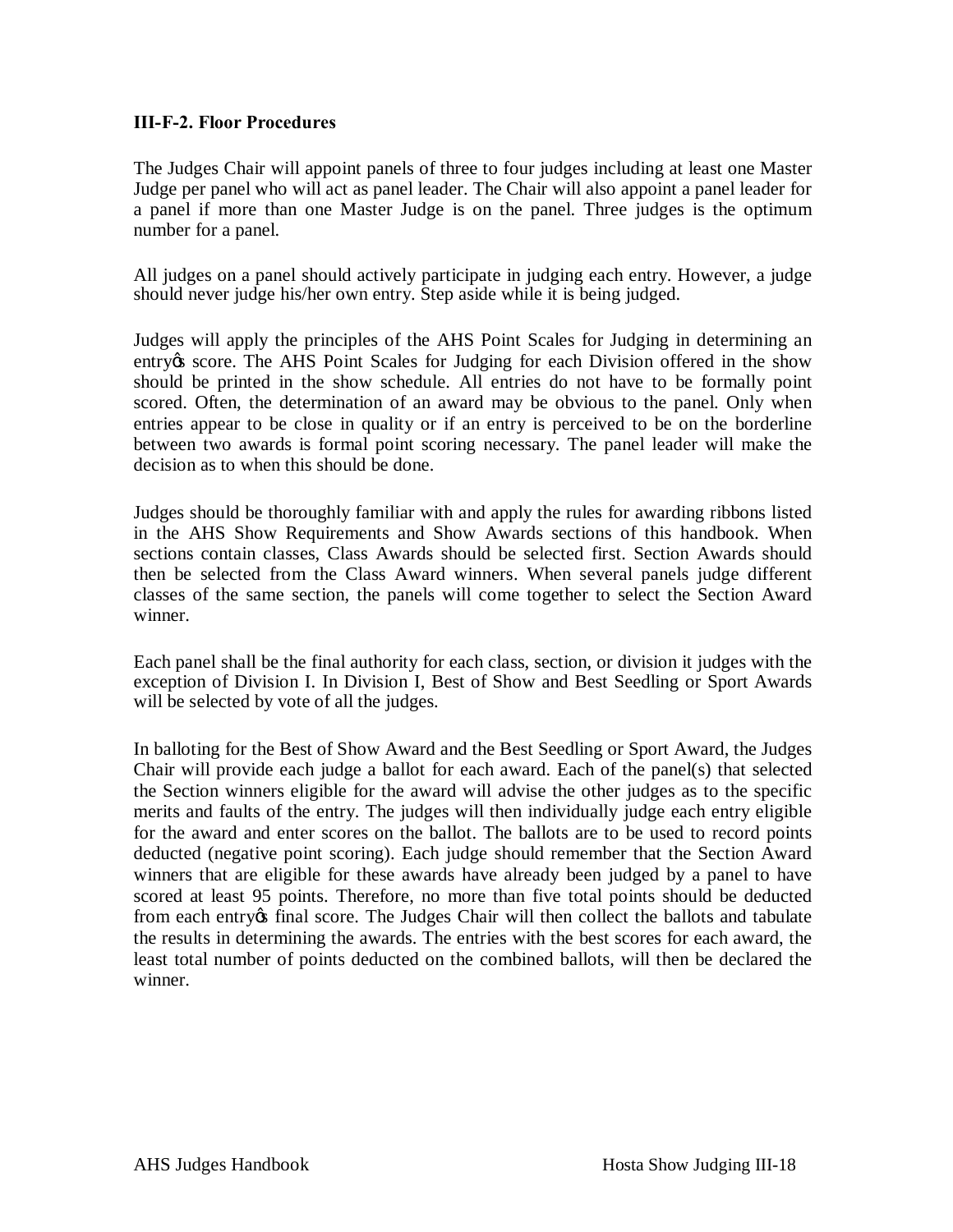Judges do not disqualify entries. This is done by the Show Chair or Classification Chair. Should the judges discover an entry placed incorrectly, the clerk should be asked to return it to the Classification Chair for reclassification. If the proper class for the entry has already been judged, the entry should be pointed out to the Panel Leader who will determine if a class or section should be re-judged. If an entry is determined to be mislabeled, the panel may at its discretion either place a note on the entry regarding the nomenclature problem or have the clerk return the leaf to the Classification Chair. Entries found to have been obviously altered to change the appearance of the entry should be referred to the Show Chair for disqualification and removal from the show.

Each entry judged should either be marked by the Panel Leader at the bottom of the entry tag with the award given of, if the entry does not receive an award, be marked with a check mark in the upper right hand corner of the tag to indicate that the entry was judged. The Panel Leader may punch the award on the bottom stub or instruct the clerk to punch the award designations. Before leaving each class judged, the Panel Leader should assure that all tags in the class are punched for the award given before moving to another class.

When an entry wins a Class or higher award, the special awards section at the bottom of the entry tag should be marked and punched and the name of the award should be written on the stub portion of the tag.

The panel may write short comments on entries when warranted for educational purposes. As an example, the panel may note that a particularly good specimen may have received a higher award had grooming been better. Judgesø comments are particularly encouraged for entries in the Youth Section. Comments should be tasteful and as positive as possible in order to encourage the exhibitor.

A limited amount of handling of entries by judges is acceptable. However, the judges should rely heavily on the clerks to move and adjust entries when possible.

At all times, judges should proceed at reasonable speed without reduction in ethical and courteous behavior. Judges should always be aware of their unique position as mentors.

A judge should never leave the judging panel without express permission from the Panel Leader and should not leave the show floor until dismissed by the Judges Chair.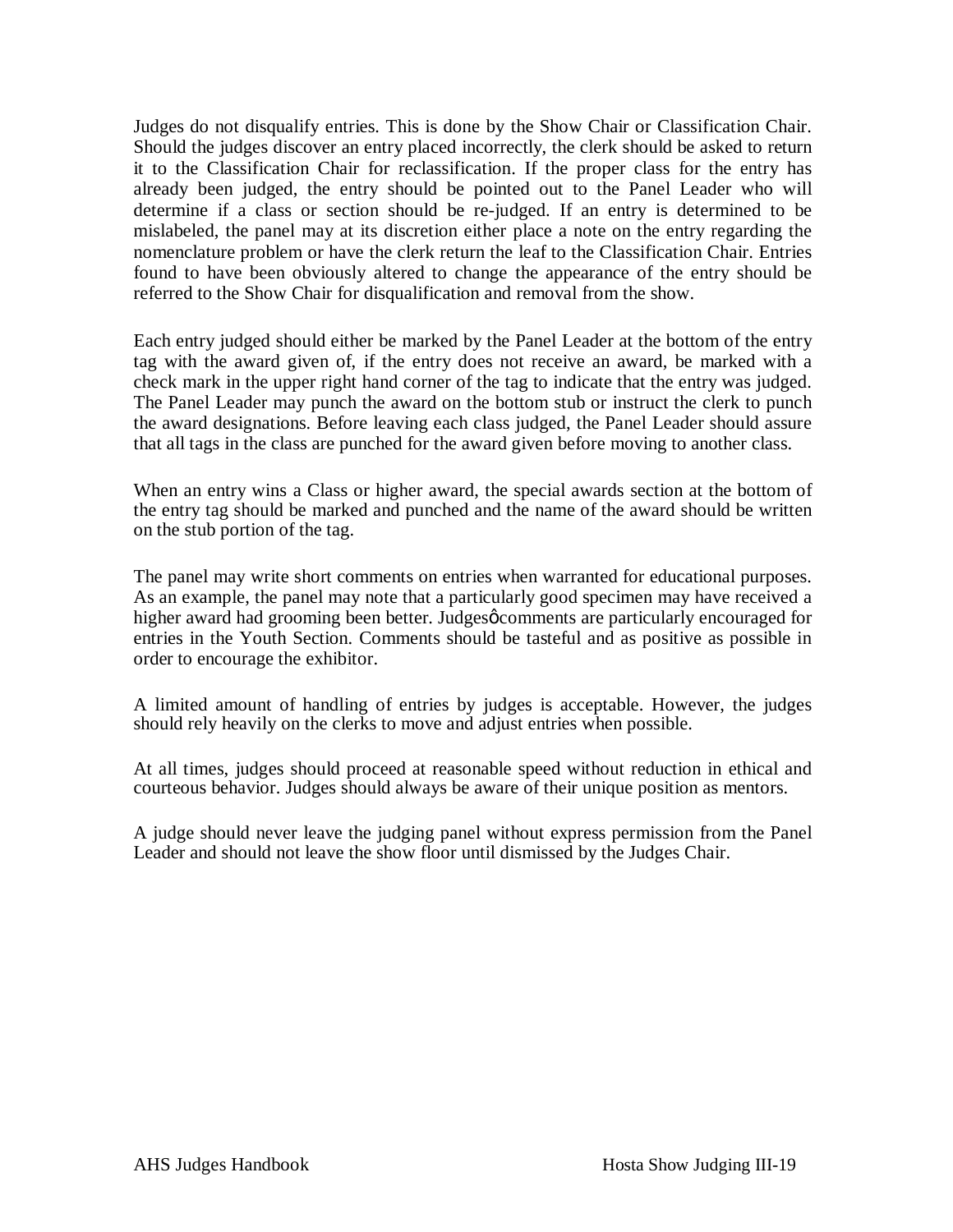# **III-G. FORMS FOR JUDGES AND JUDGING**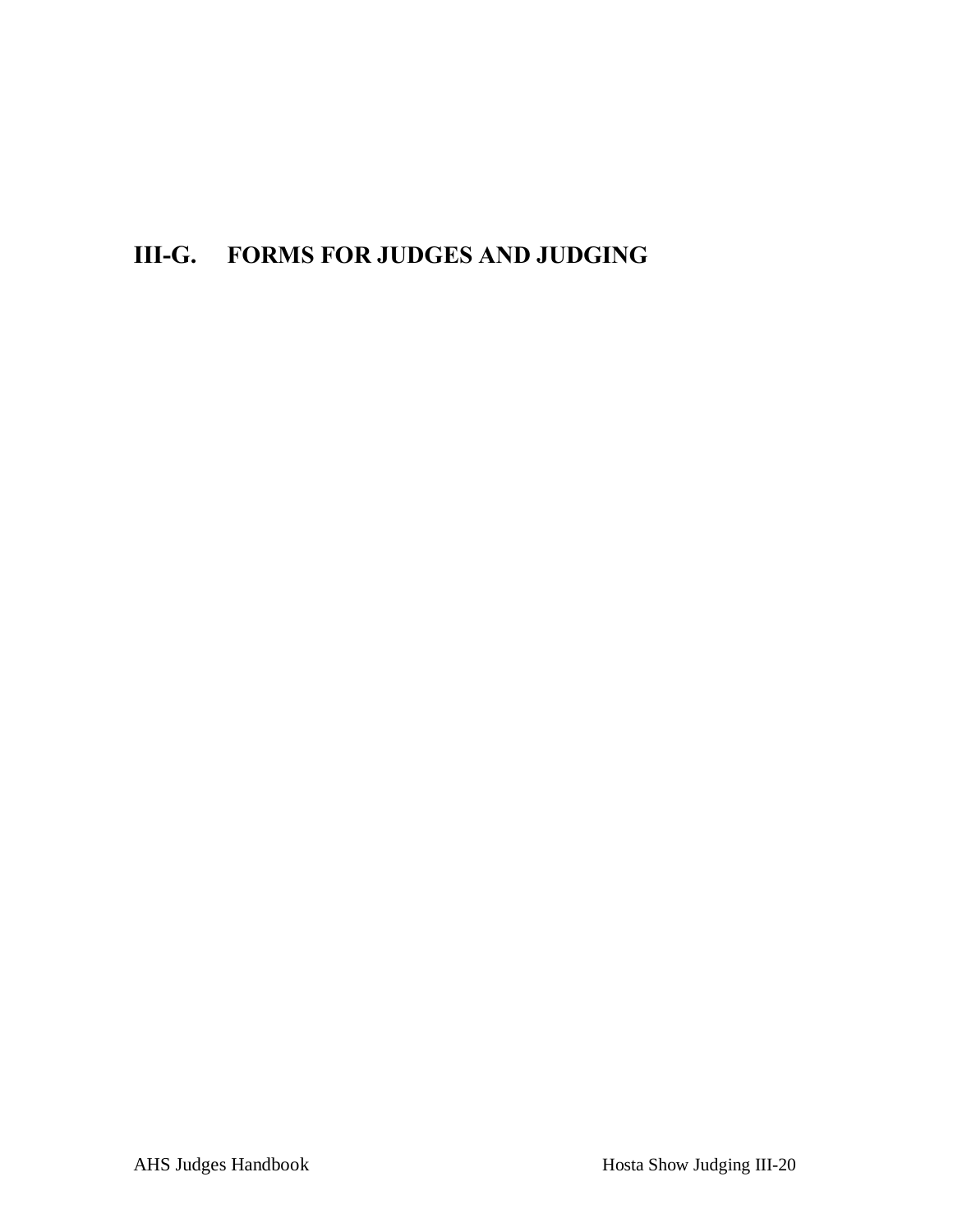#### **III-G-a. APPLICATION FOR HOSTA SHOW JUDGE PROVISIONAL JUDGE**

Prior to applying to become a Provisional Hosta Show Judge, the applicant should obtain a copy of the AHS Handbook and become familiar with the basic qualifications for becoming a Hosta Show Judge and the specific requirements for becoming a **Provisional Judge.**

#### **Please provide required information below.**

**\_\_\_\_\_\_**

#### **To become a Provisional Judge, a candidate must:**

- ï Be a member of AHS in good standing for at least 2 consecutive calendar years and maintain active membership. **Requirement met?**
- ï Possess the current edition of the AHS Handbook**. Requirement met? \_\_\_\_\_\_**
- ï Be willing to serve on judging panels at accredited shows. **Indicate affirmative**
- ï Exhibit in **two** shows **and** work in clerking or placement in **two** shows during the past four years.

| Year          | <b>Show Location (City, State)</b> Activity Accomplished                                                              |  |  |  |
|---------------|-----------------------------------------------------------------------------------------------------------------------|--|--|--|
|               |                                                                                                                       |  |  |  |
|               |                                                                                                                       |  |  |  |
|               |                                                                                                                       |  |  |  |
|               | Complete Judging Clinic I. Year Completed _____ Location _______________________                                      |  |  |  |
|               |                                                                                                                       |  |  |  |
|               | Send application to AHS Judges Training Chair for processing and approval.                                            |  |  |  |
|               | <u> 1989 - Johann Harry Harry Harry Harry Harry Harry Harry Harry Harry Harry Harry Harry Harry Harry Harry Harry</u> |  |  |  |
|               |                                                                                                                       |  |  |  |
| ï.<br>Address | <u> 1989 - Jan James James James James James James James James James James James James James James James James J</u>  |  |  |  |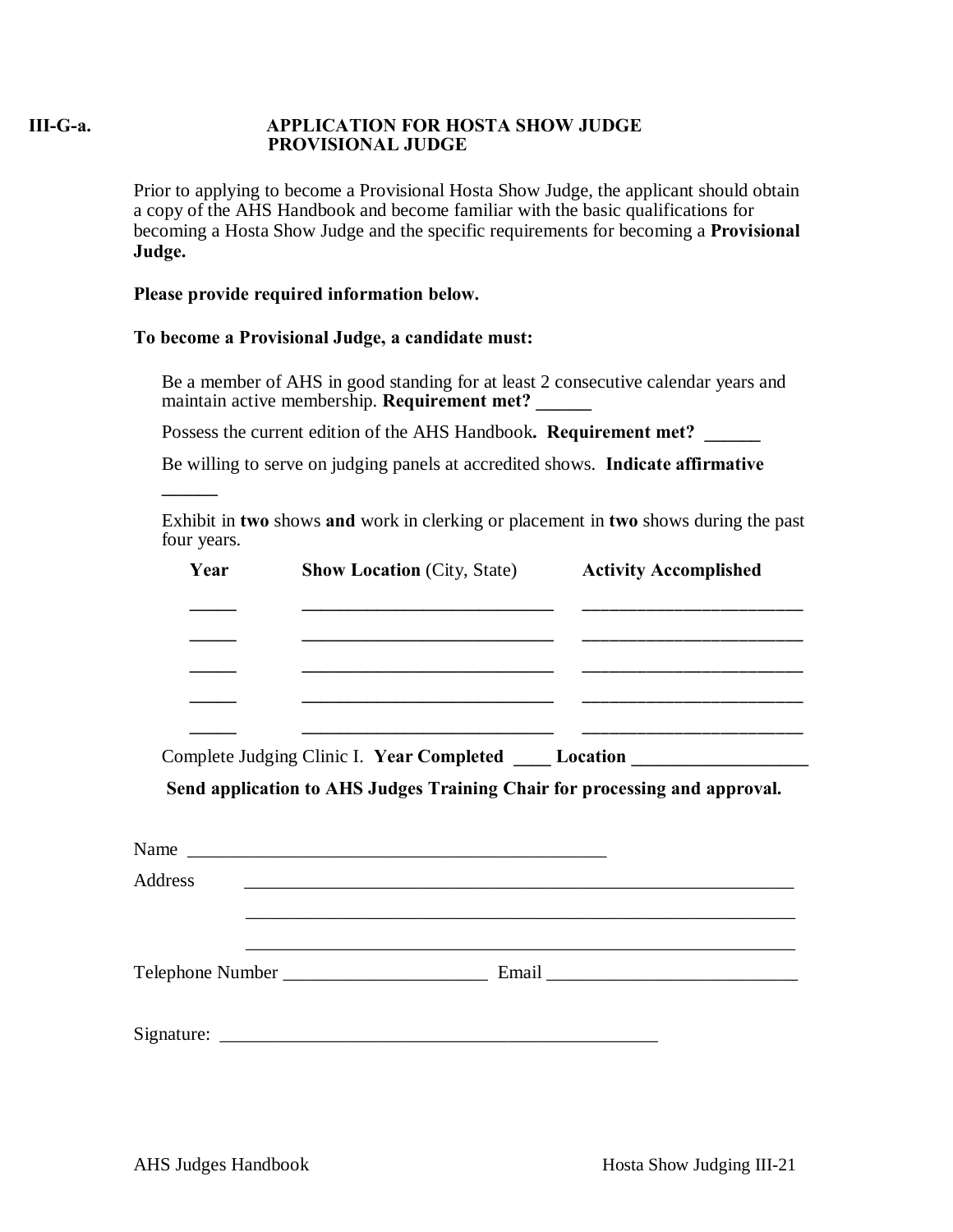### **III-G-b. APPLICATION FOR HOSTA SHOW JUDGE SENIOR JUDGE**

Prior to applying to become a Senior Hosta Show Judge, the applicant should check the AHS Handbook and become familiar the specific requirements for becoming a **Senior Judge.**

#### **Please provide required information below.**

#### **To become a Senior Judge, a Provisional Judge must:**

- ï Be a member of AHS in good standing. **Requirement met? \_\_\_\_\_**
- ï Be a Provisional Judge for a **minimum** of two years. **Requirement met? \_\_\_\_\_**
- ï Judge twice at accredited AHS shows within four years of being appointed a Provisional Judge. Serving as Chair of an accredited show or being Classification Chair or Judges Chair may be counted as one judging credit.

|    | Year    | <b>Show Location (City, State)</b>                                         | <b>Activity Accomplished</b>                                        |
|----|---------|----------------------------------------------------------------------------|---------------------------------------------------------------------|
|    |         |                                                                            | <u> 2000 - Jan Barbara de Santo Antonio de Antonio de Santo Ant</u> |
| ï  |         | Exhibit in two shows within the four year period.                          |                                                                     |
|    | Year    | <b>Show Location</b> (City, State)                                         | <b>Activity Accomplished</b>                                        |
|    |         |                                                                            |                                                                     |
| ï. |         | Complete Clinic II within the four year period. Year Completed             |                                                                     |
| ï. |         | Send application to AHS Judges Training Chair for processing and approval. |                                                                     |
|    |         |                                                                            |                                                                     |
|    | Address | <u> 1989 - Johann Stoff, amerikansk politiker (d. 1989)</u>                |                                                                     |
|    |         |                                                                            |                                                                     |
|    |         |                                                                            |                                                                     |
|    |         |                                                                            |                                                                     |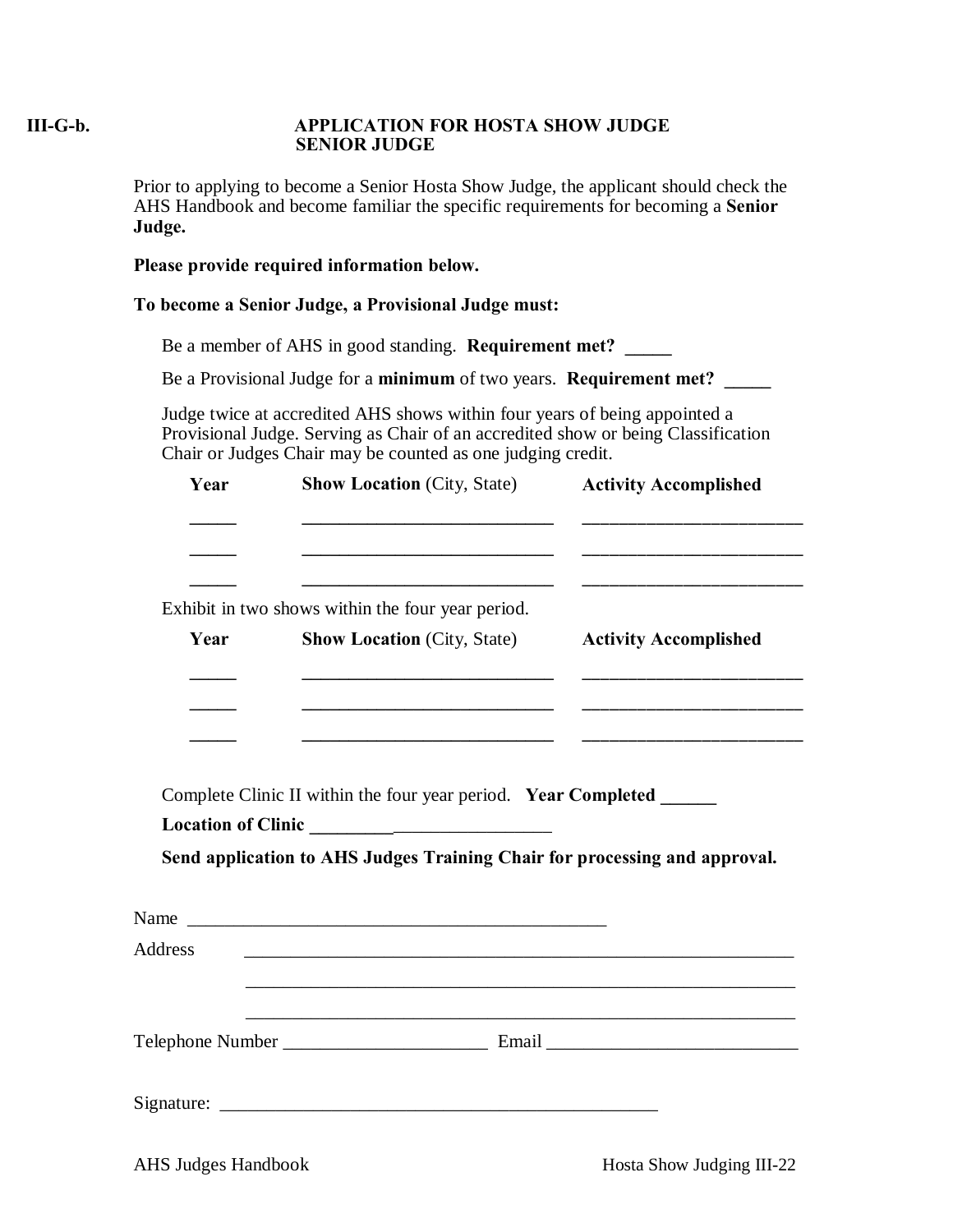#### **I-G-c. APPLICATION FOR HOSTA SHOW JUDGE MASTER JUDGE**

Prior to applying to become a Master Hosta Show Judge, the applicant should check the AHS Handbook and become familiar the specific requirements for becoming a **Master Judge.**

**Please provide required information below.**

**To become a Master Judge, a Senior Judge must:**

- ï Be a member of AHS in good standing. **Requirement met? \_\_\_\_\_\_\_**
- ï Be willing to conduct clinics. **Indicate affirmative \_\_\_\_\_\_\_**
- ï Serve as a Senior Judge for a minimum of three years. **Requirement met? \_\_\_\_\_\_\_**
- ï Judge two AHS accredited shows within a four year time period.

|    | Year           | <b>Show Location (City, State)</b>                                                                                                                                                                                             |                              |
|----|----------------|--------------------------------------------------------------------------------------------------------------------------------------------------------------------------------------------------------------------------------|------------------------------|
|    |                |                                                                                                                                                                                                                                |                              |
| ï  | Year           | Serve as Show Chair, Classification Chair, or Judges Chair within the four year period<br><b>Show Location (City, State)</b>                                                                                                   | <b>Activity Accomplished</b> |
| ï  | Year           | Exhibit in two accredited shows within the four year period.<br><b>Show Location (City, State)</b>                                                                                                                             |                              |
| ï  |                | <u> 1989 - Johann Barn, mars ann an t-Amhain an t-Amhain an t-Amhain an t-Amhain an t-Amhain an t-Amhain an t-Amh</u><br>Attend Clinics I, II or III at least once within the four year period.                                |                              |
| ï. |                | Send application to AHS Judges Training Chair for processing and approval.                                                                                                                                                     |                              |
|    |                | Name and the contract of the contract of the contract of the contract of the contract of the contract of the contract of the contract of the contract of the contract of the contract of the contract of the contract of the c |                              |
|    | <b>Address</b> |                                                                                                                                                                                                                                |                              |
|    |                |                                                                                                                                                                                                                                |                              |
|    |                |                                                                                                                                                                                                                                |                              |

AHS Judges Handbook Hosta Show Judging III-23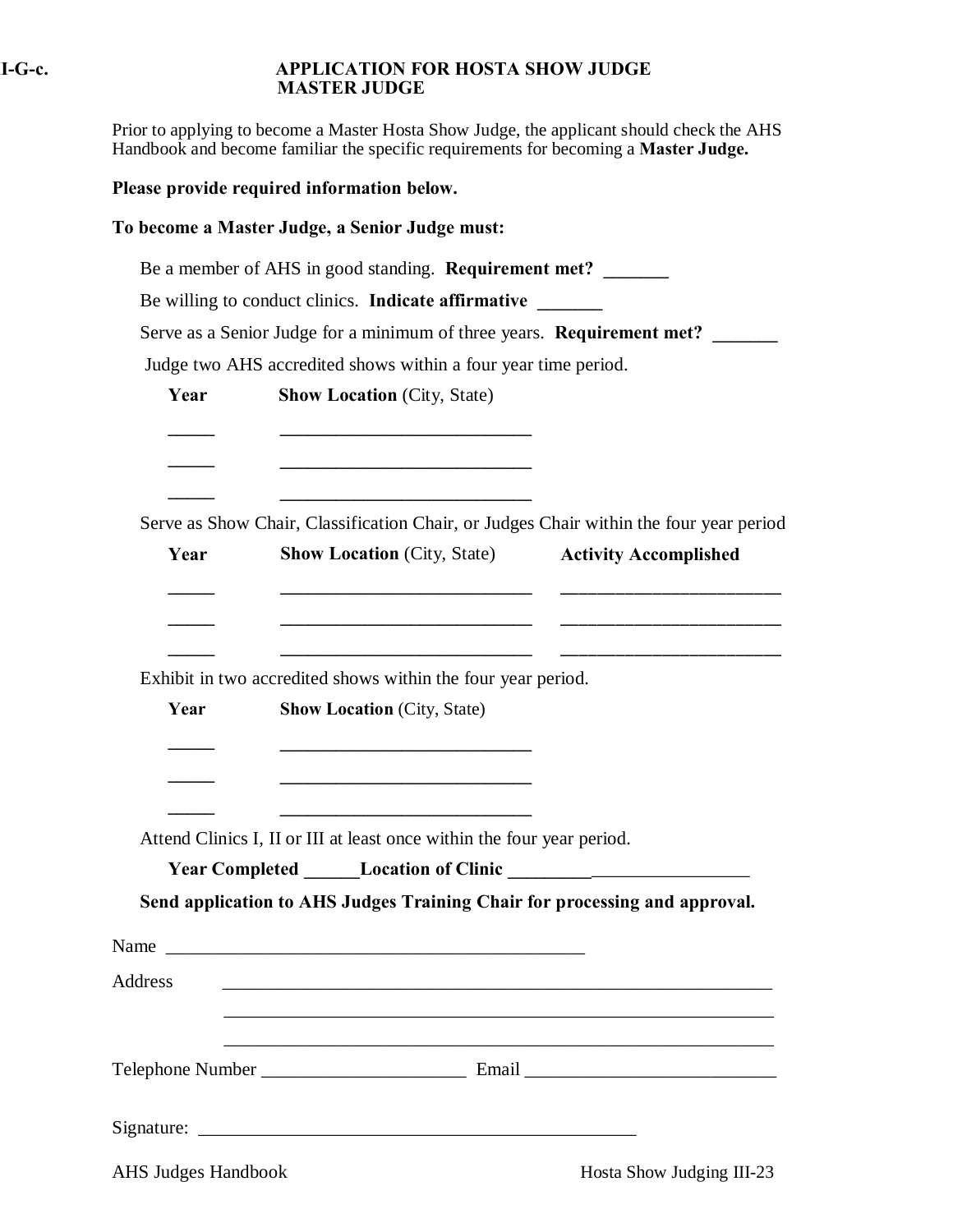# **III-G-d. AMERICAN HOSTA SOCIETY JUDGE'S RECORD of ACTIVITY**

Copy as needed. Please PRINT all information.

Hosta Show Judges are required to maintain this record of show activity. In order to maintain accreditation as an AHS Show Judge, Provisional and Senior Judges must provide this record of show activity a minimum of once every **four** years to the AHS Judges Record Keeper and Master Judges must provide this record to the Judges Record Keeper a minimum of once every **three** years.

|                                                     | Years Covered ___________ through _________                                                                                                                                                                                          |      |                        |                                                               |
|-----------------------------------------------------|--------------------------------------------------------------------------------------------------------------------------------------------------------------------------------------------------------------------------------------|------|------------------------|---------------------------------------------------------------|
|                                                     | Name                                                                                                                                                                                                                                 |      |                        |                                                               |
|                                                     |                                                                                                                                                                                                                                      |      |                        |                                                               |
|                                                     |                                                                                                                                                                                                                                      |      |                        |                                                               |
| <b>Shows Judged</b><br>Date                         | Location (City, State)                                                                                                                                                                                                               |      | Date                   | <b>Shows in Which You Exhibited</b><br>Location (City, State) |
|                                                     |                                                                                                                                                                                                                                      |      |                        |                                                               |
|                                                     | <u> 1989 - Johann Harry Harry Harry Harry Harry Harry Harry Harry Harry Harry Harry Harry Harry Harry Harry Harry Harry Harry Harry Harry Harry Harry Harry Harry Harry Harry Harry Harry Harry Harry Harry Harry Harry Harry Ha</u> |      |                        |                                                               |
| <b>Other Judging Activity</b><br>Date               | Judging Activity                                                                                                                                                                                                                     |      | Location (City, State) |                                                               |
|                                                     |                                                                                                                                                                                                                                      |      |                        |                                                               |
| <b>Judges Clinics Completed</b><br>Clinic #<br>Date | Location                                                                                                                                                                                                                             | Date | Clinic #               | Location                                                      |
|                                                     |                                                                                                                                                                                                                                      |      |                        |                                                               |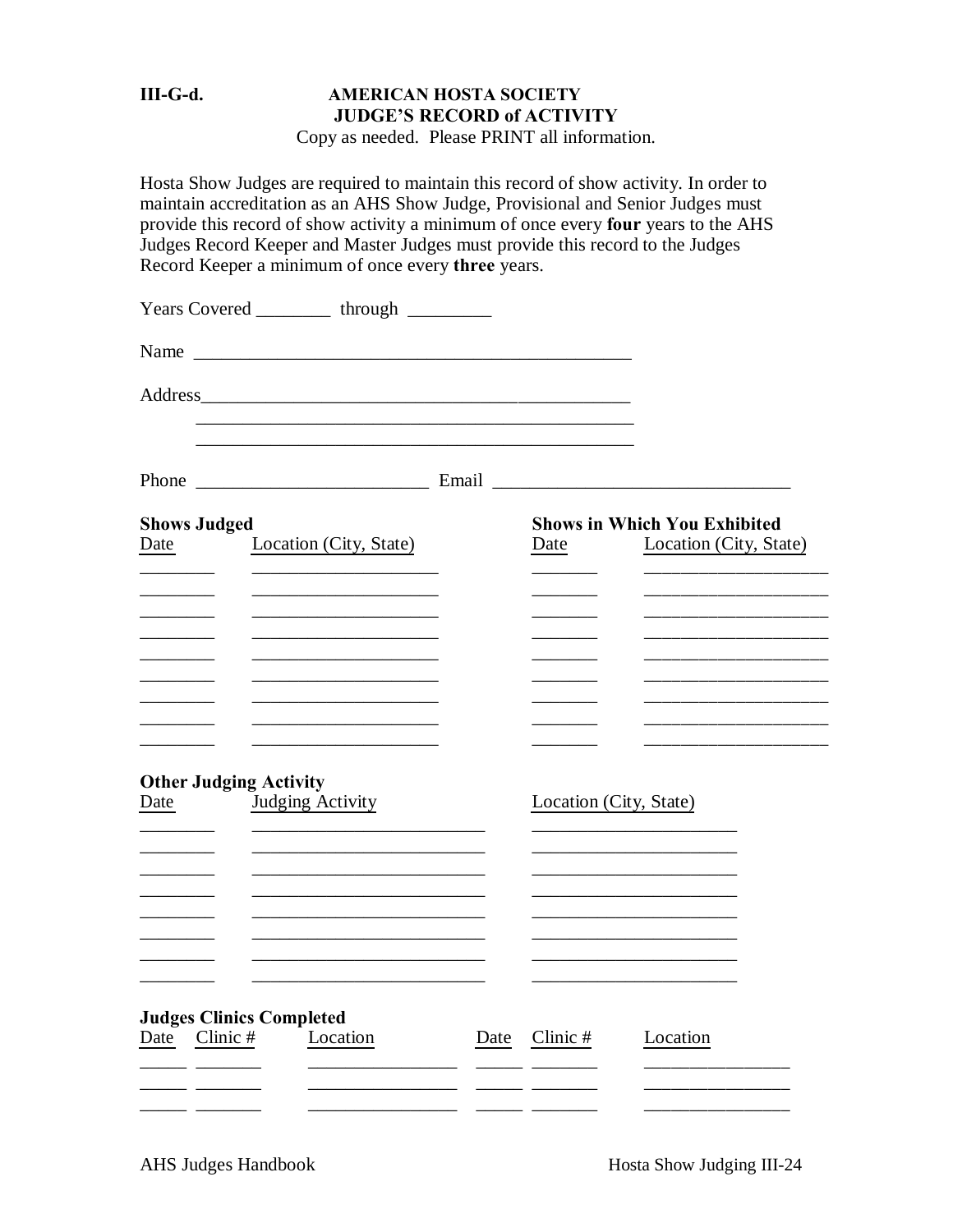# **III–G-e. AMERICAN HOSTA SOCIETY Clinic Point Scoring Work Sheet**

# **Registered Cultivars and Species**

**Student Name \_\_\_\_\_\_\_\_\_\_\_\_\_\_\_\_\_\_\_\_\_\_\_\_\_\_\_\_\_\_\_\_\_\_\_\_\_\_\_\_\_\_\_\_\_**

**Please enter points deducted per attribute and add comments in space provided.**

| <b>Attribute</b>                                     | <b>Exhibit I</b> | Exhibit II | Exhibit III |  |
|------------------------------------------------------|------------------|------------|-------------|--|
| Form                                                 |                  |            |             |  |
| 15 Points                                            |                  |            |             |  |
| <b>Size</b>                                          |                  |            |             |  |
| 15 Points                                            |                  |            |             |  |
| <b>Color and Pattern</b>                             |                  |            |             |  |
| 25 Points                                            |                  |            |             |  |
| <b>Texture</b>                                       |                  |            |             |  |
| <b>15 Points</b>                                     |                  |            |             |  |
| <b>Substance</b>                                     |                  |            |             |  |
| 15 Points                                            |                  |            |             |  |
| <b>Condition and</b><br>Grooming                     |                  |            |             |  |
| 15 Points                                            |                  |            |             |  |
| <b>Total Points</b><br><b>Deducted</b>               |                  |            |             |  |
| <b>Class Average or</b><br><b>Instructors' Score</b> |                  |            |             |  |